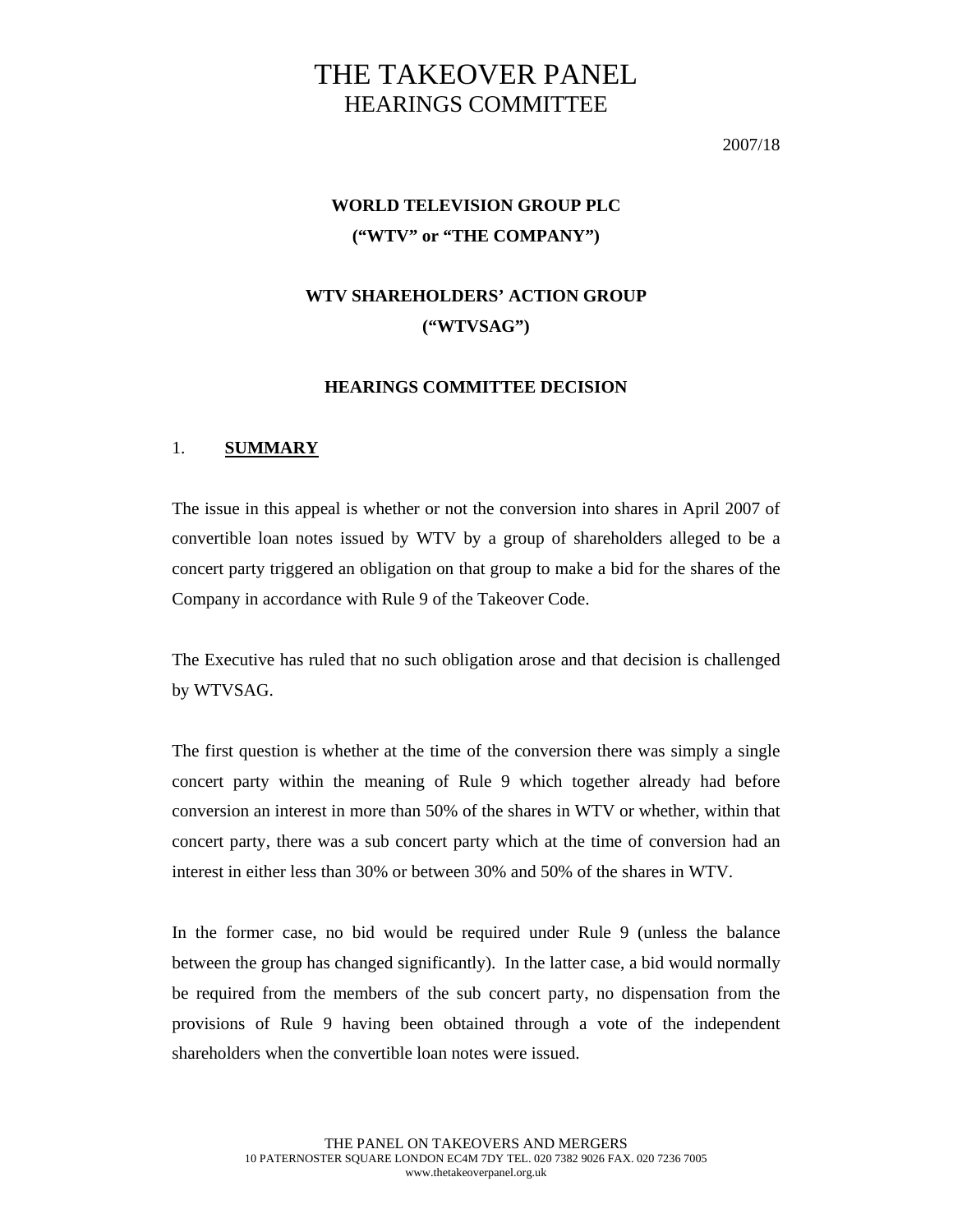The second question is whether, if there is simply a single concert party, there has been a change to the balance within that party for the purposes of Note 4 on Rule 9 and thus potentially an offer obligation.

The Hearings Committee ("the Committee") dismissed the appeal for the reasons which follow.

# 2. **THE TAKEOVER CODE**

# 2.1 General Principle 1

This provides

**"All holders of the securities of an offeree company of the same class must be afforded equivalent treatment; moreover, if a person acquires control of a company, the other holders of securities must be protected."** 

# 2.2 Mandatory Offers

The Code requires that, unless the Panel agrees otherwise, when a person acquires an interest in shares which, when taken together with the interests in shares held by persons acting in concert with him, gives that person effective control of the company, that person is required to make an offer in cash to the other shareholders at the highest price paid by him during the preceding 12 months ("the offer obligation"). Effective control for the purposes of the relevant provisions of the Code is set at 30% or more of the voting rights of the Company.

The Code similarly requires that, if the shares in which a person (together with persons acting in concert with him) is interested carry at least 30% of the voting rights of the company but not more than 50% of those rights, no member of the concert party may acquire an interest in any of the shares carrying voting rights in the company without incurring an offer obligation.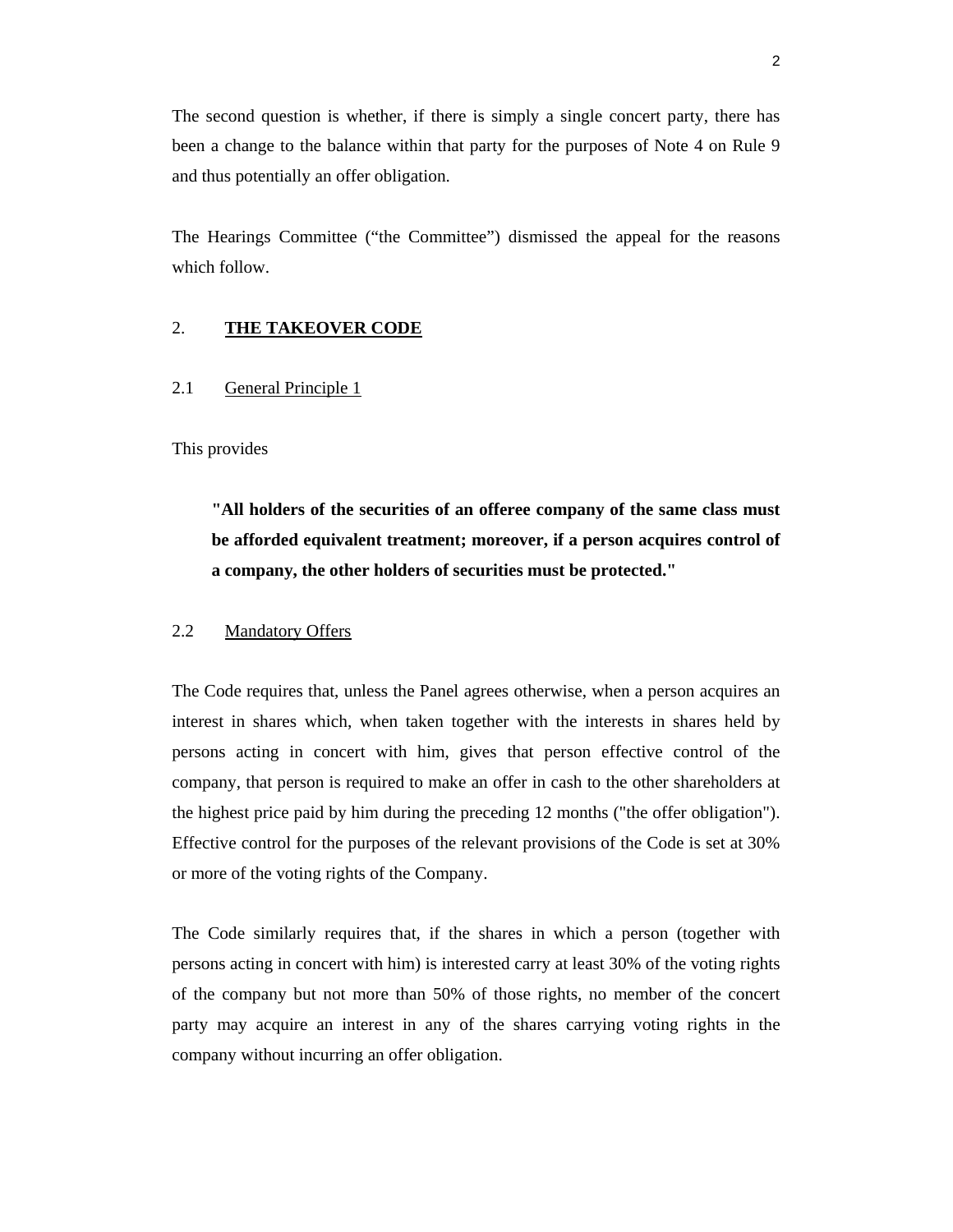Thus, the Code imposes an offer obligation both on the acquisition of control at 30% and upon the consolidation of control at a point within the 30% to 50% band of a company's voting rights.

However, whilst a person (together with persons acting in concert with him) holds an interest in shares carrying more than 50% of a company's voting rights, he has statutory control of the company and no offer obligation normally arises from further acquisitions of interests in shares by any member of the concert party.

Agreeing to act in concert without acquiring more shares does not result in an offer obligation even if thereby the combined shareholdings exceed the Code thresholds.

The relevant provisions of the Code are as follows:

# 2.3 Definitions

# **"Acting in concert"**

*"This definition has particular relevance to mandatory offers and further guidance with regard to behaviour which constitutes acting in concert is given in the Notes on Rule 9.1.* 

Persons acting in concert comprise persons who, pursuant to an agreement or understanding (whether formal or informal), co-operate to obtain or consolidate control (as defined below) of a company or to frustrate the successful outcome of an offer for a company. A person and each of its affiliated persons will be deemed to be acting in concert all with each other…"

Without prejudice to the general application of this definition, various persons are according to the Definitions section to be presumed to be acting in concert with other persons in the same category. Other presumptions may according to the Executive be applied in practice. One of these is that the vendors of a private company shall be presumed to be acting in concert when the private company is sold to a Code company and they receive, as consideration, shares in that company. This is because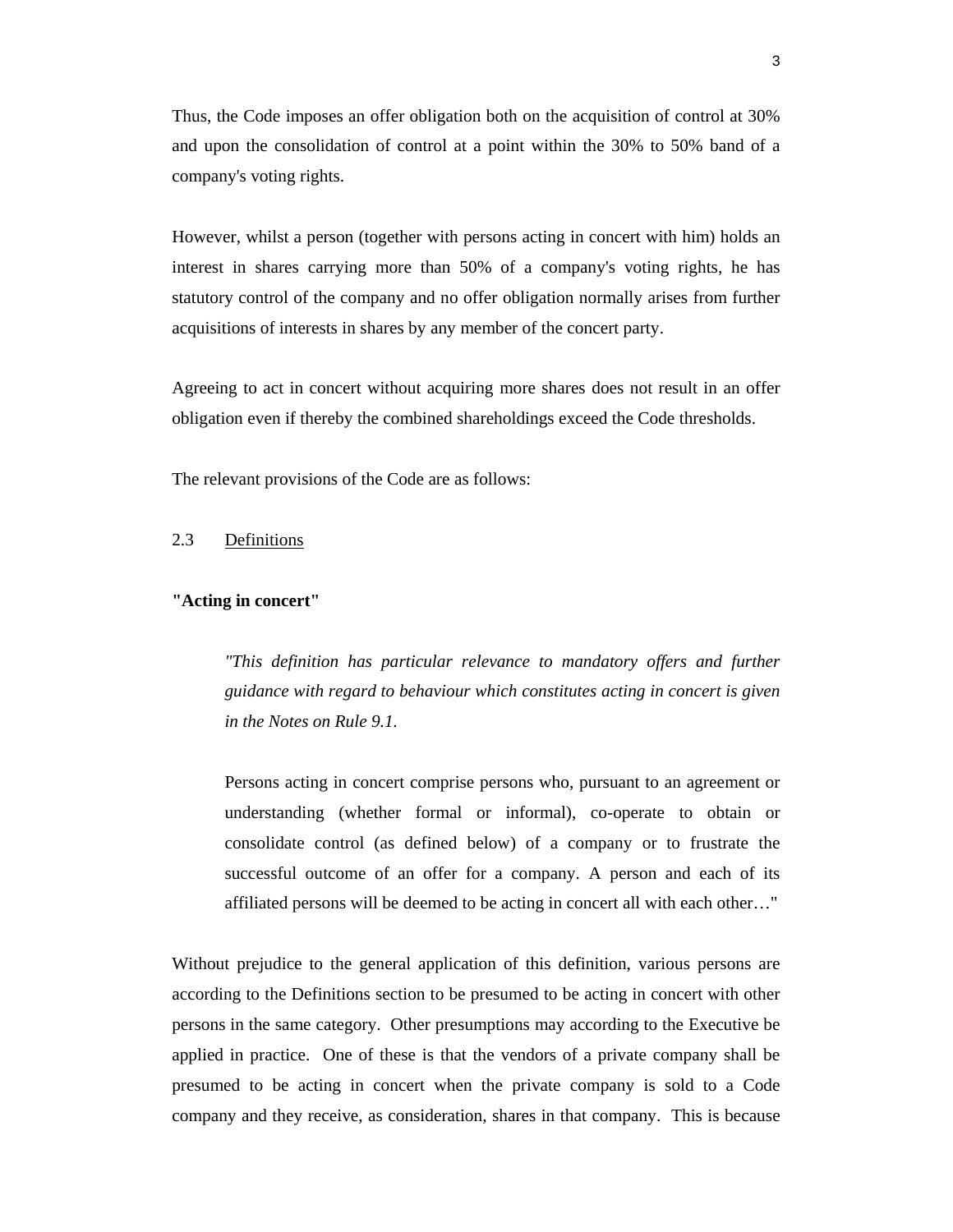the vendors of the private company are considered likely to have co-operated together both in becoming shareholders in the private company and in agreeing a sale of the private company to the Code company; and also that they are likely to continue to cooperate together once they become shareholders in the Code company.

Although not formally publicised, the Executive believes that this is well understood by the market and is a common feature of whitewash arrangements (as to which see below). Like other presumptions it is capable of rebuttal.

2.4 Rule 9.1

Rule 9.1 provides as follows:

# **"9.1 WHEN A MANDATORY OFFER IS REQUIRED AND WHO IS PRIMARILY RESPONSIBLE FOR MAKING IT**

**Except with the consent of the Panel, when:—**

**(a) any person acquires, whether by a series of transactions over a period of time or not, an interest in shares which (taken together with shares in which persons acting in concert with him are interested) carry 30% or more of the voting rights of a company; or** 

**(b) any person, together with persons acting in concert with him, is interested in shares which in the aggregate carry not less than 30% of the voting rights of a company but does not hold shares carrying more than 50% of such voting rights and such person, or any person acting in concert with him, acquires an interest in any other shares which increases the percentage of shares carrying voting rights in which he is interested,** 

**such person shall extend offers, on the basis set out in Rules 9.3, 9.4 and 9.5, to the holders of any class of equity share capital whether voting or**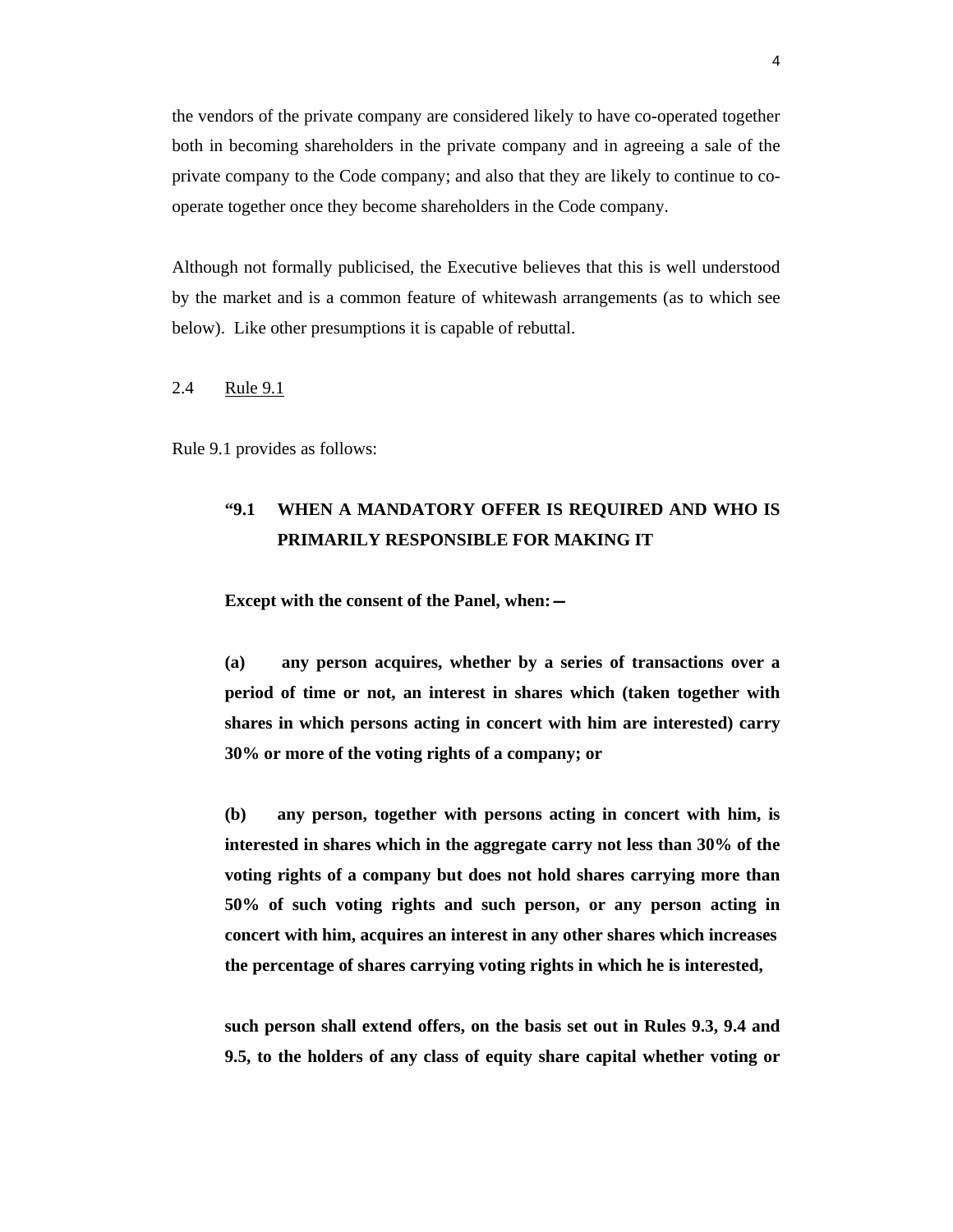**non-voting and also to the holders of any other class of transferable securities carrying voting rights…."** 

The Notes on Rule 9.1 include the following provisions:

*"NOTES ON RULE 9.1* 

### *PERSONS ACTING IN CONCERT*

*The majority of questions which arise in the context of Rule 9 relate to persons acting in concert. The definition of ''acting in concert'' contains a list of persons who are presumed to be acting in concert unless the contrary is established. Without prejudice to the general application of the definition, the following Notes illustrate how the Rule and definition are interpreted by the Panel. Any Panel view expressed in relation to ''acting in concert'' can relate only to the Code and should not be taken as guidance on any other statutory or regulatory provisions."*

# "*1. Coming together to act in concert*

*Acting in concert requires the co-operation of two or more parties. When a party has acquired an interest in shares without the knowledge of other persons with whom he subsequently comes together to co-operate as a group to obtain or consolidate control of a company, and the shares in which they are interested at the time of coming together carry 30% or more of the voting rights in that company, the Panel will not normally require a general offer to be made under this Rule. Such parties having once come together, however, the provisions of the Rule will apply so that:—*

*(a) if the shares in which they are interested together carry less than 30% of the voting rights in that company, an obligation to make an offer will arise if any member of that group acquires an interest in any further shares so that*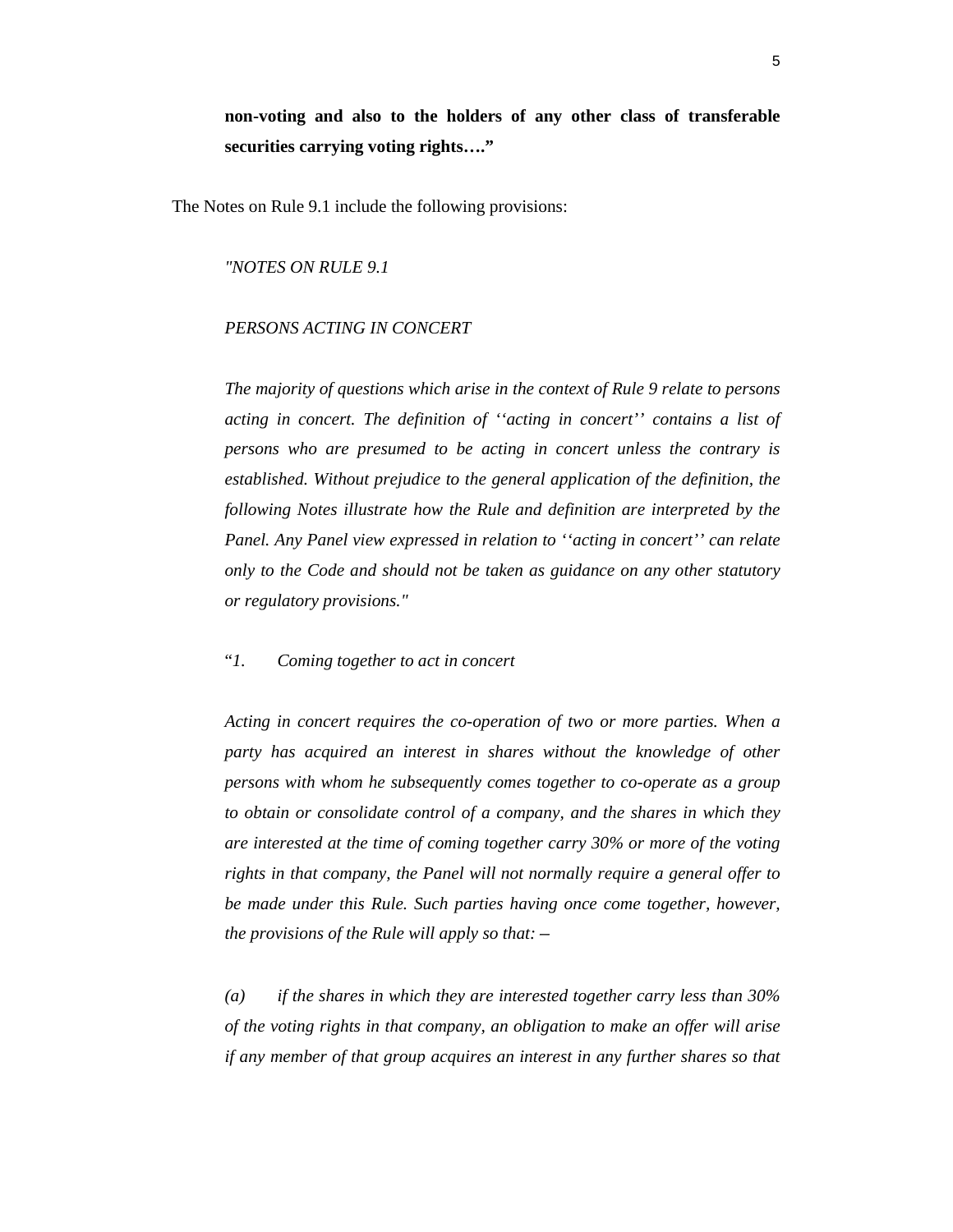*the shares in which they are interested together carry 30% or more of such voting rights; or* 

*(b) if the shares in which they are interested together carry 30% or more of the voting rights in that company and they do not hold shares carrying more than 50% of the voting rights in that company, no member of that group may acquire an interest in any other shares carrying voting rights in that company without incurring a similar obligation.*"

"*4. Acquisition of interests in shares by members of a group acting in concert* 

*While the Panel accepts that the concept of persons acting in concert recognises a group as being the equivalent of a single person, the membership of such groups may change at any time. This being the case, there will be circumstances when the acquisition of an interest in shares by one member of a group acting in concert from another member will result in the acquirer of the interest in shares having an obligation to make an offer. Whenever a group acting in concert is interested in shares which together carry 30% or more of the voting rights in a company and as a result of an acquisition of an interest in shares from another member of the group a single member comes to be interested in shares carrying 30% or more or, if already interested in shares carrying over 30%, acquires an interest in any other shares carrying voting rights, the factors which the Panel will take into account in considering whether to waive the obligation to make an offer include:-* 

*(a) whether the leader of the group or the member with the largest individual interest in shares has changed and whether the balance between the interests in the group has changed significantly;* 

*(b) the price paid for the interest in shares acquired; and* 

*(c) the relationship between the persons acting in concert and how long they have been acting in concert.*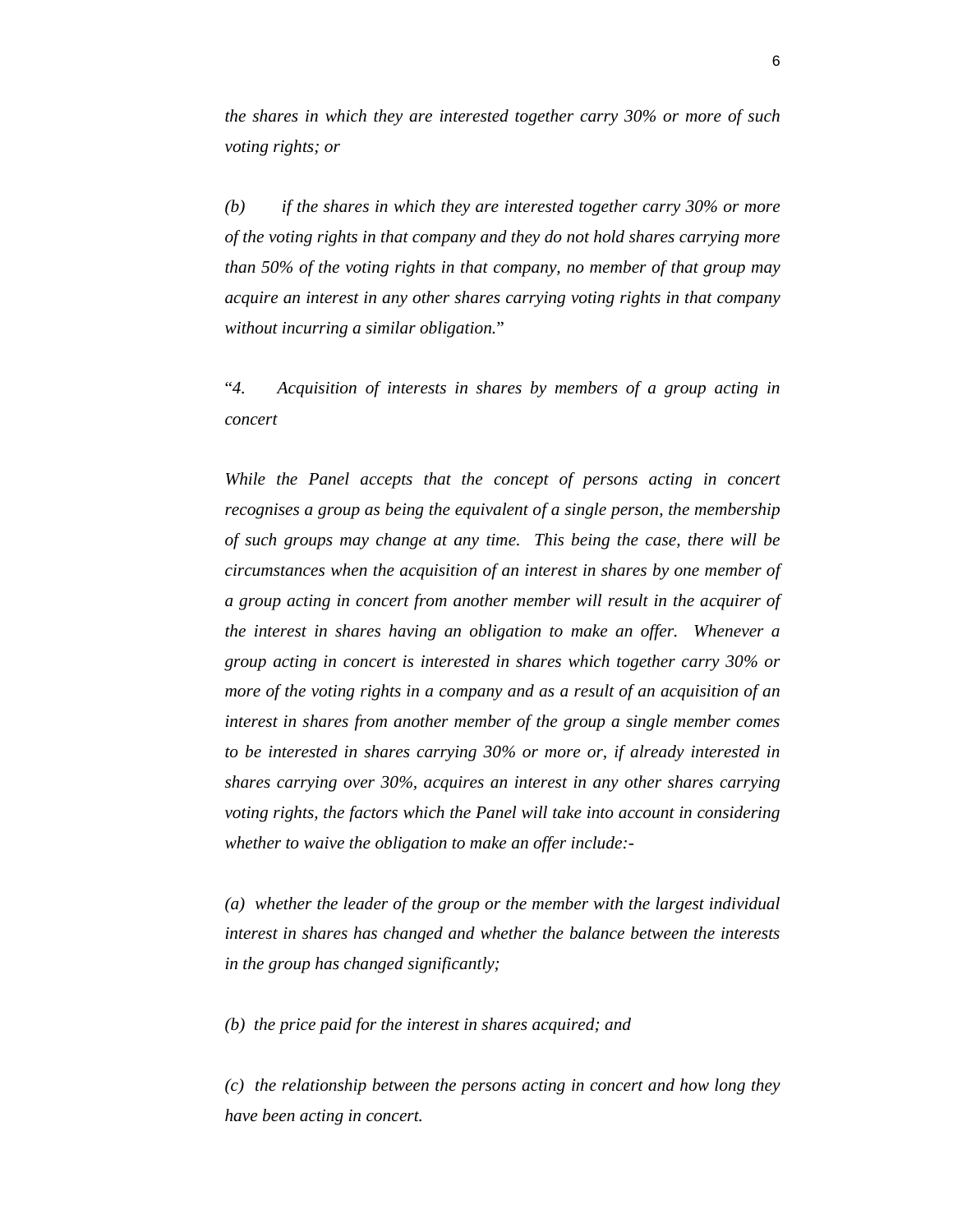*When the group is interested in shares carrying 30% or more of the voting rights in a company but does not hold shares carrying more than 50% of such voting rights, an offer obligation will arise if an interest in any other shares carrying voting rights is acquired from non-members of the group. When the group holds shares carrying over 50% of the voting rights in a company, no obligations normally arise from acquisitions by any member of the group. However, subject to considerations similar to those set out in the previous paragraph, the Panel may regard as giving rise to an obligation to make an offer the acquisition by a single member of the group of an interest in shares sufficient to increase the shares carrying voting rights in which he is interested to 30% or more or, if he is already interested in 30% or more, which increases the percentage of shares carrying voting rights in which he is interested..."* 

### 2.5 Convertible securities

Where a person holds securities which are convertible into new shares he is not treated as interested in the new shares which may be issued on conversion unless or until conversion takes place, whereupon he will become interested in the new shares. In other words, it is the conversion into voting shares, not the issue of convertible securities, which would be relevant for the purposes of triggering any Rule 9 bid. Thus Note 10 on Rule 9.1 provides as follows:

"*10. Convertible securities, warrants and options* 

 *In general, the acquisition of securities convertible into, warrants in respect of, or options or other rights to subscribe for, new shares does not give rise to an obligation under this Rule to make a general offer but the exercise of any conversion or subscription rights or options will be considered to be an acquisition of an interest in shares for the purpose of the Rule...*"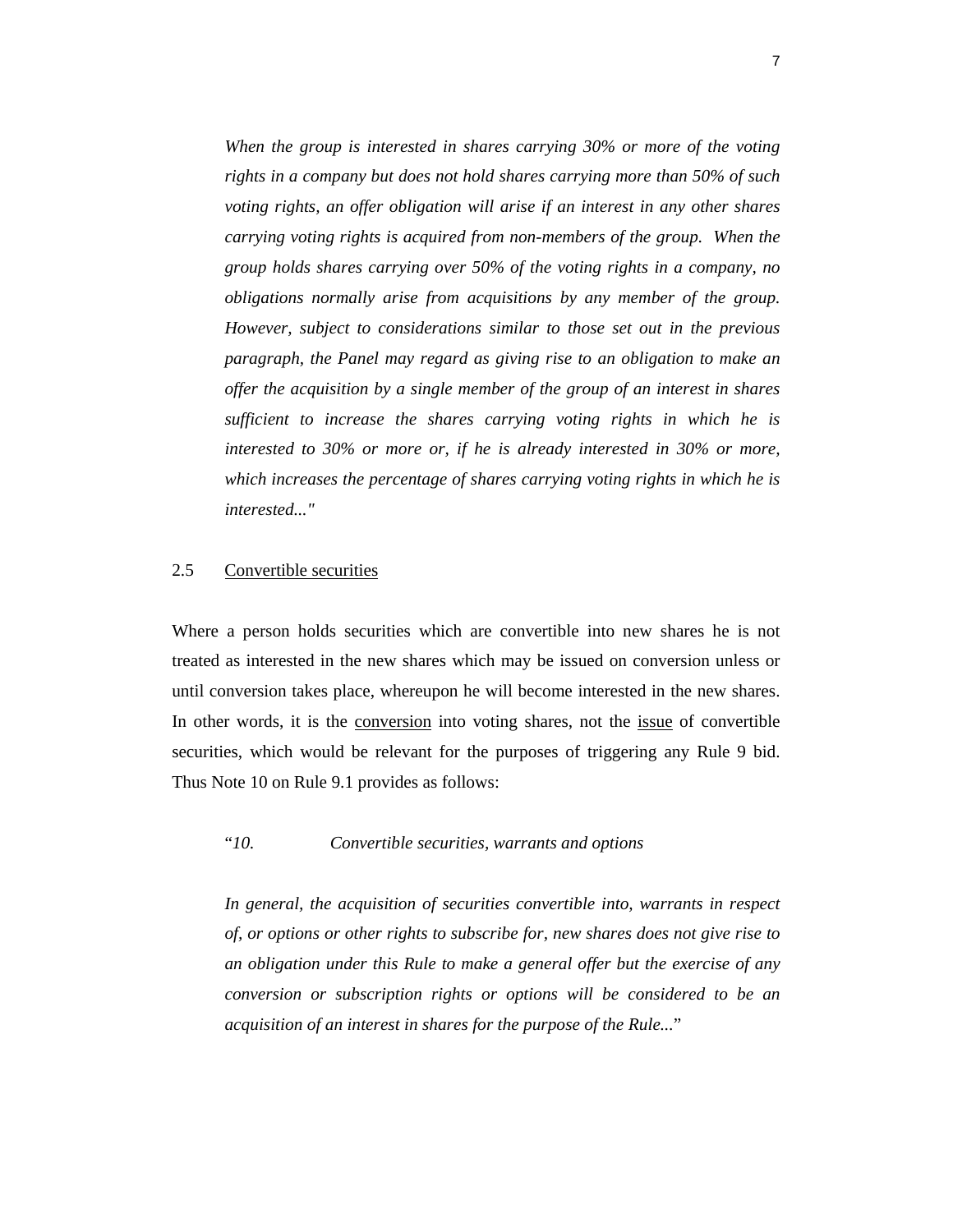### 2.6 The so-called "whitewash" procedure

The Panel has been willing to waive the requirement to make an offer where the obligation to do so would otherwise arise not as a result of share purchases, but as a result of the issue by the company of new shares. But this is subject to certain conditions which include approval by a vote of independent shareholders taken on a poll at a general meeting of the company.

Before the meeting, shareholders must be sent a circular which describes the proposed transaction and the proposed Rule 9 waiver. This circular must be approved by the Executive and include advice from the company's independent adviser regarding the proposed transaction, details of the controlling position which it will create and an explanation of the effect which it will have on shareholders generally.

Details of these provisions are contained in the lengthy Note 1 on Dispensations from Rule 9.

# 2.7 Whitewash for convertible issues

Under Note 10 on Rule 9.1, where a whitewash is sought from the obligation to make a mandatory offer following the exercise of conversion or subscription rights, that waiver must be obtained at the time that the convertible securities, or rights to subscribe for new shares carrying voting rights, are issued (and not at the time of conversion or exercise, respectively). This is because it is only at the time of issue of the convertible securities or subscription rights that the shareholders in the Code company can properly weigh the benefit of the additional funding raised against the fact that control of the company may be obtained or consolidated as a result.

The second paragraph of Note 10 on Rule 9.1 provides as follows:

 "*The Panel will not normally require an offer to be made following the exercise of conversion or subscription rights provided that the issue of convertible securities, or rights to subscribe for new shares carrying voting rights, to the person exercising the rights is approved by a vote of independent*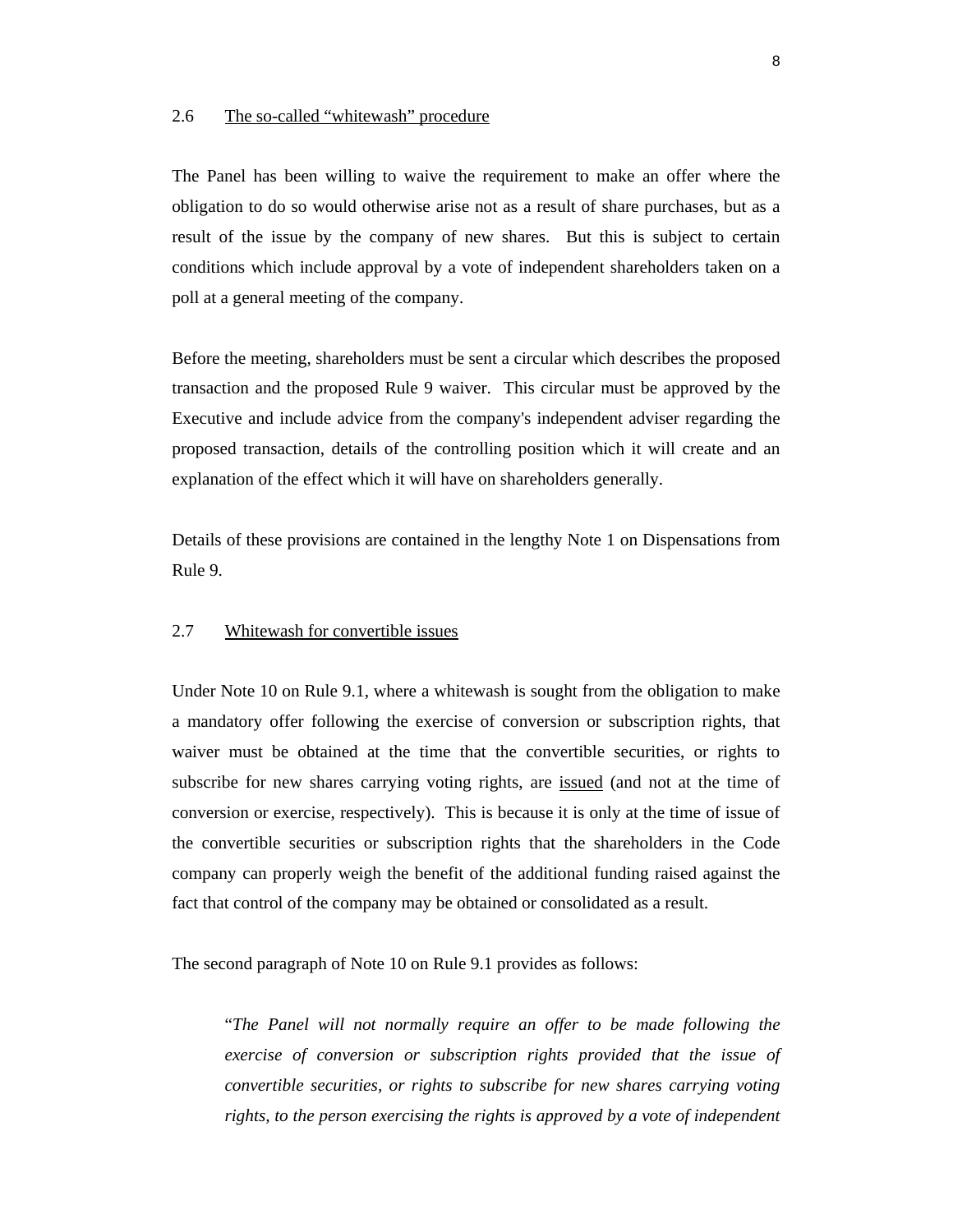*shareholders in general meeting in the manner described in Note 1 of the Notes on Dispensations from Rule 9. However, if the potential controller proposes to acquire any interest in further voting shares following the relevant meeting, the Panel should be consulted to establish the number of shares to which the waiver will be deemed to apply.*"

# **3. BACKGROUND**

# 3.1 Early Development of WTL

WTL is a company which was founded in 1991 by Peter Sibley and Andrew Booth who remained its sole shareholders until 2000, when they sought new investors to fund further development. A 30% stake in the company was acquired by Gerald Smith and Salahi Ozturk (or companies owned or controlled by them) and Robert Newman.

By October 2003, Sibley and Booth each owned 35% of WTL. Of the remaining 30%, Newman and his business partner Peter Solbeck each owned 14.25% and Ozturk owned 1.5%.

Solbeck became a non-executive Board member of WTL in March 2003 and Newman regularly attended Board meetings as an observer.

In May 2004, Booth decided to sell shares representing 20% of WTL. Half of these shares were repurchased by WTL and cancelled. The others were purchased by Newman, Solbeck and other friends and acquaintances of Newman. Following these transactions the shareholdings were approximately as follows and remained so until immediately before the reverse takeover of WTL by WTV in August 2004: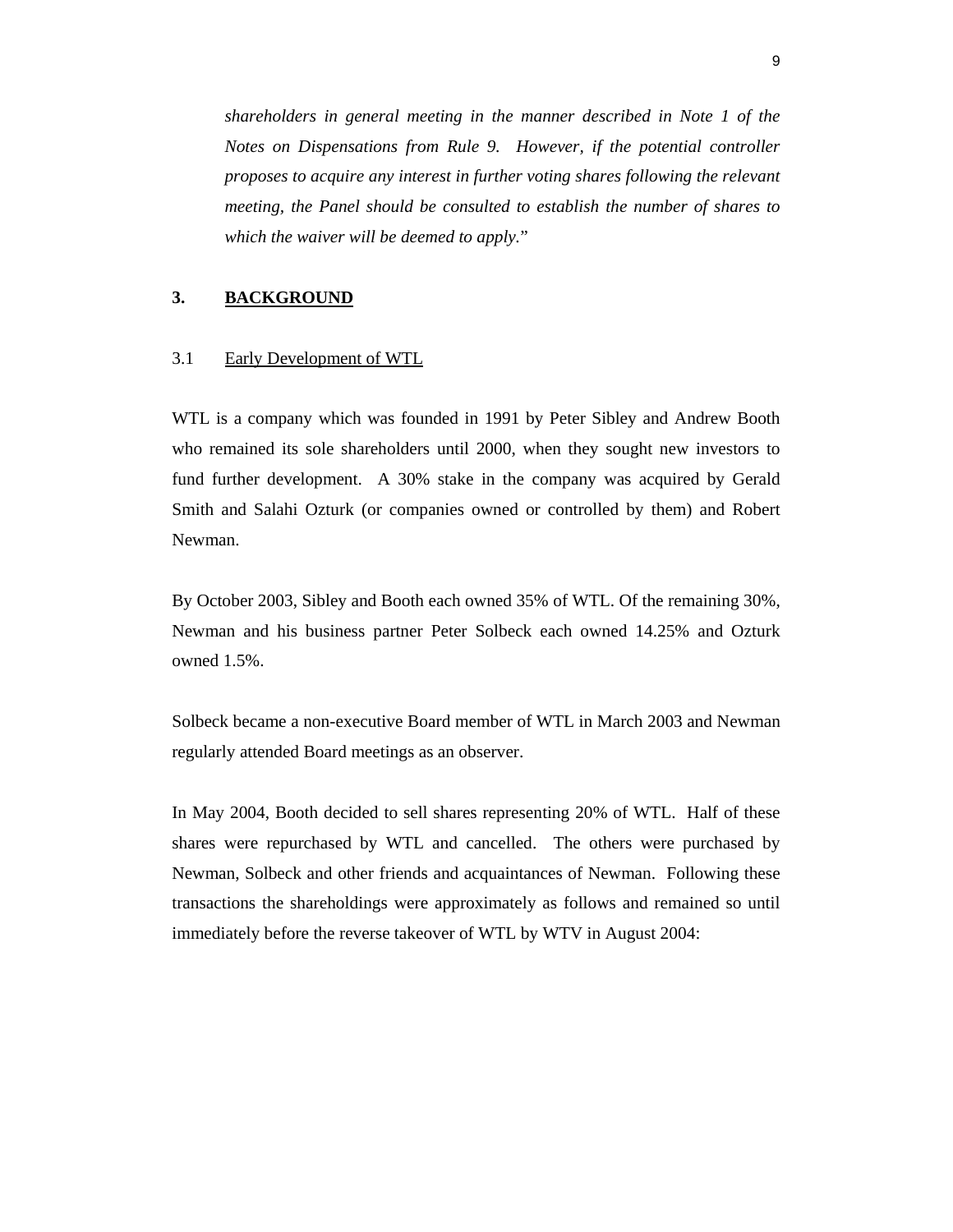|                          | Shareholding $(\% )$ |
|--------------------------|----------------------|
| Sibley                   | 38.8                 |
| <b>Booth</b>             | 16.6                 |
| Newman                   | 18.5                 |
| Solbeck (Archdream Ltd)* | 17.6                 |
| Lonsdale (Arvon Ltd)*    | 3.7                  |
| Bartlett*                | 1.8                  |
| Ozturk                   | 1.7                  |
| Walker*                  | 0.5                  |
| TIMSL*                   | 0.4                  |
| Wharmby*                 | 0.2                  |
| Other (Unidentified)     | 0.1                  |
| <b>Total</b>             | <b>100.0</b>         |

\* Introduced to WTL by Newman.

### 3.2 Reverse Takeover of WTL by WTV

In August 2004, WTV (then named Virtue Broadcasting PLC), a company previously unconnected with WTL, acquired WTL in a recommended cash and shares transaction. The vendors of WTL received £1 million in cash and  $440,800,265$  WTV shares representing 58% of the enlarged WTV. Sibley and Booth received all the cash and proportionately fewer shares than the other vendors. WTV was an AIMlisted company and following the transaction the enlarged group was itself admitted to trading on AIM. It is a Code company.

At this time, the Executive considered that a concert party ("the Concert Party") existed consisting of all the vendors of WTL identified above, applying the general presumption that vendors of a private company should be treated as such (see paragraph 2.3 above).

The Executive also considered that there were two separate concert parties ("sub concert parties") within the one consisting of all the vendors.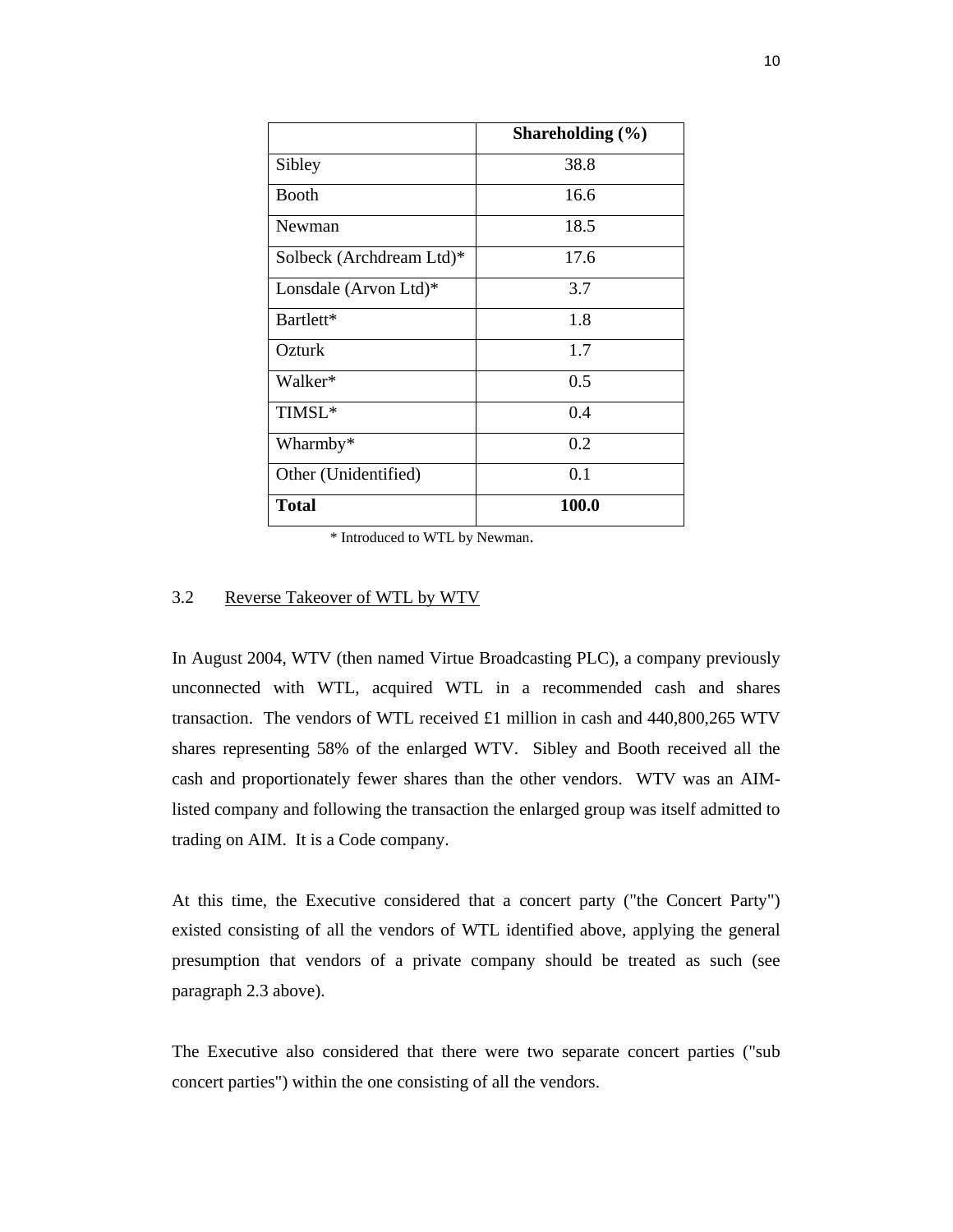The sub concert parties considered by the Executive to exist were as follows:

### (a) the Founders' sub concert party

This consisted of Sibley and Booth, the original founders of WTL, who held after the transaction 30.8% of the voting rights in WTV;

(b) the Investors' sub concert party

This consisted of all the other members of the Concert Party, who together held 27.7% of the voting rights in WTV.

Based upon the Executive's rulings, it was necessary to obtain the Panel's waiver of the offer obligation(s) that would otherwise arise under Rule 9. The grant of this waiver was in turn dependent upon a vote of the independent shareholders of WTV (see paragraph 2.6 above). This vote was duly passed on 18 August 2004.

After summarising the provisions of Rule 9, the letter from the Independent Director to the shareholders of WTV stated:

"The members of the Concert Party are deemed to be acting in concert for the for the purpose of the City Code. On completion of the Proposals, the members of the Concert Party will between them own 440,221,306 shares representing approximately 58.44 per cent. of the Company's enlarged issued voting share capital.

In addition, the Panel regards Mr Sibley and Mr Booth who together founded the World business in 1991, as being a sub concert party which will, on completion of the Proposals, own 231,868,979 shares representing approximately 30.78 per cent. of the Company's enlarged issued voting share capital.

Furthermore Mr Newman, Archdream Limited, Arvon Limited, Mr Bartlett, Mr Walker, Mr Ozturk, Mr Wharmby and Treve Investment Management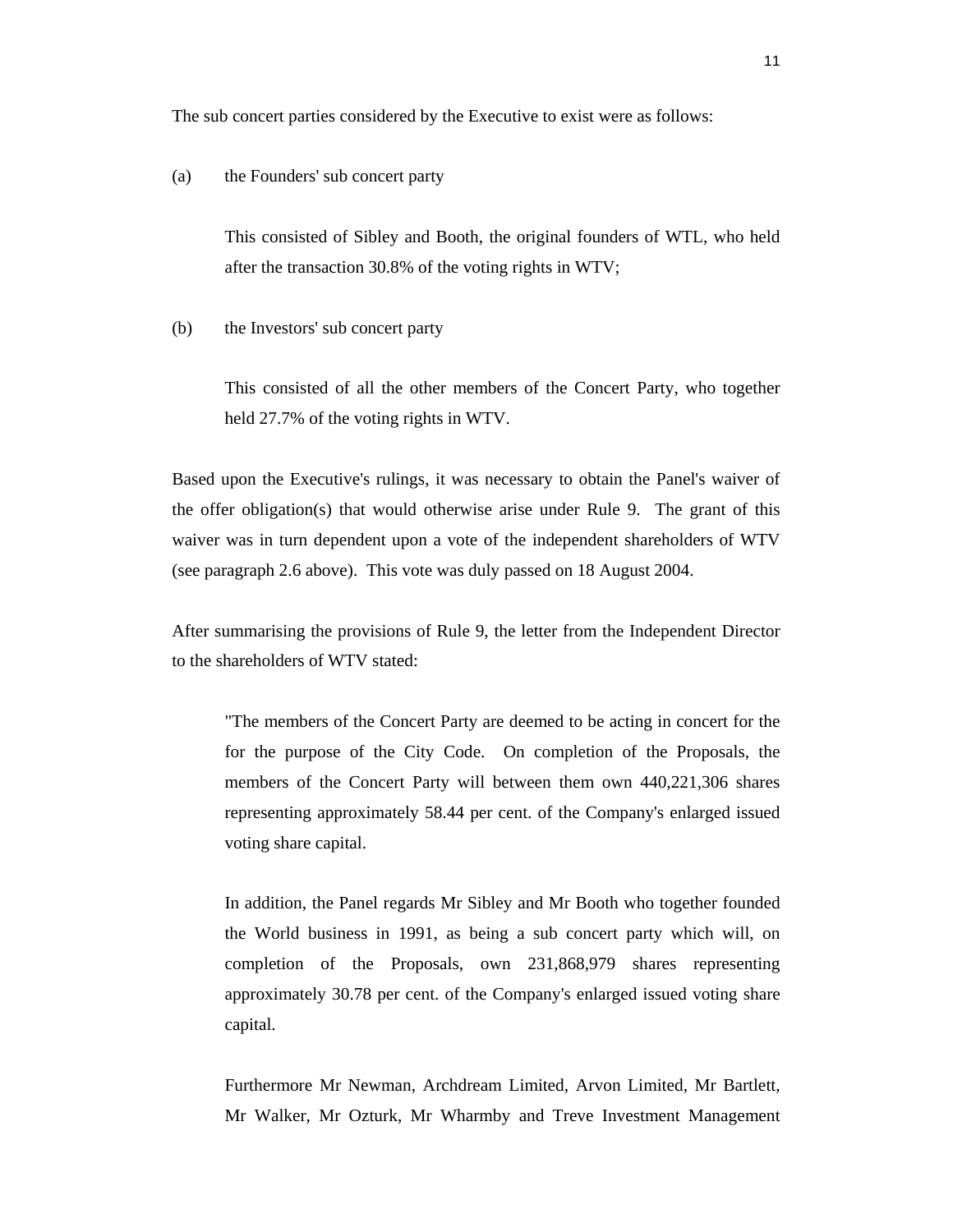Service Limited [("TIMSL")], who have all acquired shares in World since 2000, are regarded as another sub concert party and on completion of the Proposals will own 208,352,327 shares representing approximately 27.66 per cent. of the Company's enlarged issued voting share capital.

The Panel has agreed, however, to waive the obligation to make a general offer that would otherwise arise as a result of the Proposals, subject to the approval of independent shareholders."

The document set out the following wording (which had been approved by the Executive):

**"Following completion of the Proposals, the members of the Concert Party will between them hold more than 50 per cent. of the Company's voting share capital and (for so long as they continue to be treated as acting in concert) may, subject as mentioned below, accordingly increase their aggregate share holding without any further obligation under Rule 9 to make a general offer.** 

**Notwithstanding the waiver, the members of the Concert Party will not be able, without incurring an obligation under Rule 9 to make a general offer to shareholders, to increase their holdings in the Company if: a) to do so, any individual member of the Concert Party, or either sub Concert Party in aggregate, would come to hold 30 per cent. or more of the voting rights of the Company; or b) at the relevant time, the individual member of the Concert Party, or the relevant sub Concert Party in aggregate, holds not less than 30 per cent. but not more than 50 per cent. of the voting rights of the Company.** 

In addition, for so long as the Founders' sub Concert Party holding remains between 30 and 50 per cent. of the issued share capital of the Company, no member of the Founders' sub Concert Party, will, as a result, be entitled to purchase further shares without triggering any obligation under Rule 9 of the City Code to make a general offer to the other shareholders of the Company.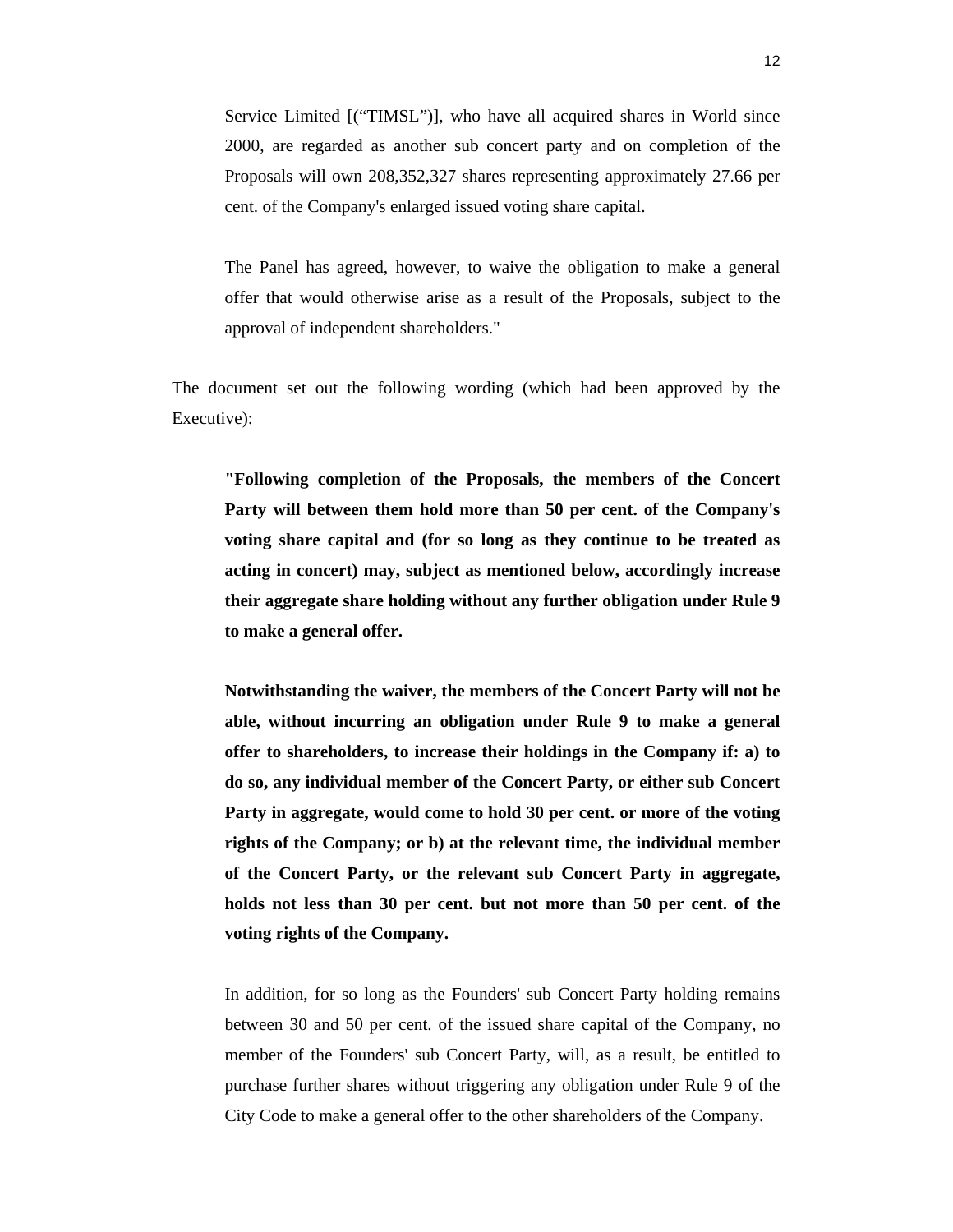In addition, no individual member of the Investors' sub Concert Party can acquire additional shares which, when taken together with shares already held by him and other shares held by other members of the Investors' Concert Party, would result in the Investors' sub Concert Party holding shares carrying 30 per cent. or more of the voting rights of the Company."

The independent shareholders passed the necessary resolution, the Panel granted the necessary waiver and the transaction proceeded.

|                                  | Shareholding (%) |  |  |
|----------------------------------|------------------|--|--|
| Sibley                           | 22.3             |  |  |
| <b>Booth</b>                     | 8.5              |  |  |
| "Founders"                       | 30.8             |  |  |
|                                  |                  |  |  |
| Newman                           | 11.5             |  |  |
| Solbeck (Archdream Ltd)          | 10.9             |  |  |
| Lonsdale (Arvon Ltd)             | 2.3              |  |  |
| <b>Bartlett</b>                  | 1.2              |  |  |
| Ozturk                           | 1.0              |  |  |
| Walker                           | 0.3              |  |  |
| <b>TIMSL</b>                     | 0.2              |  |  |
| Wharmby                          | $\overline{0.1}$ |  |  |
| "Investors"                      | 27.7             |  |  |
| <b>Total Concert Party</b>       | 58.4             |  |  |
| <b>Original WTV shareholders</b> | 41.6             |  |  |
| <b>Total</b>                     | 100.0            |  |  |

The shareholdings in WTV following this transaction were approximately as follows: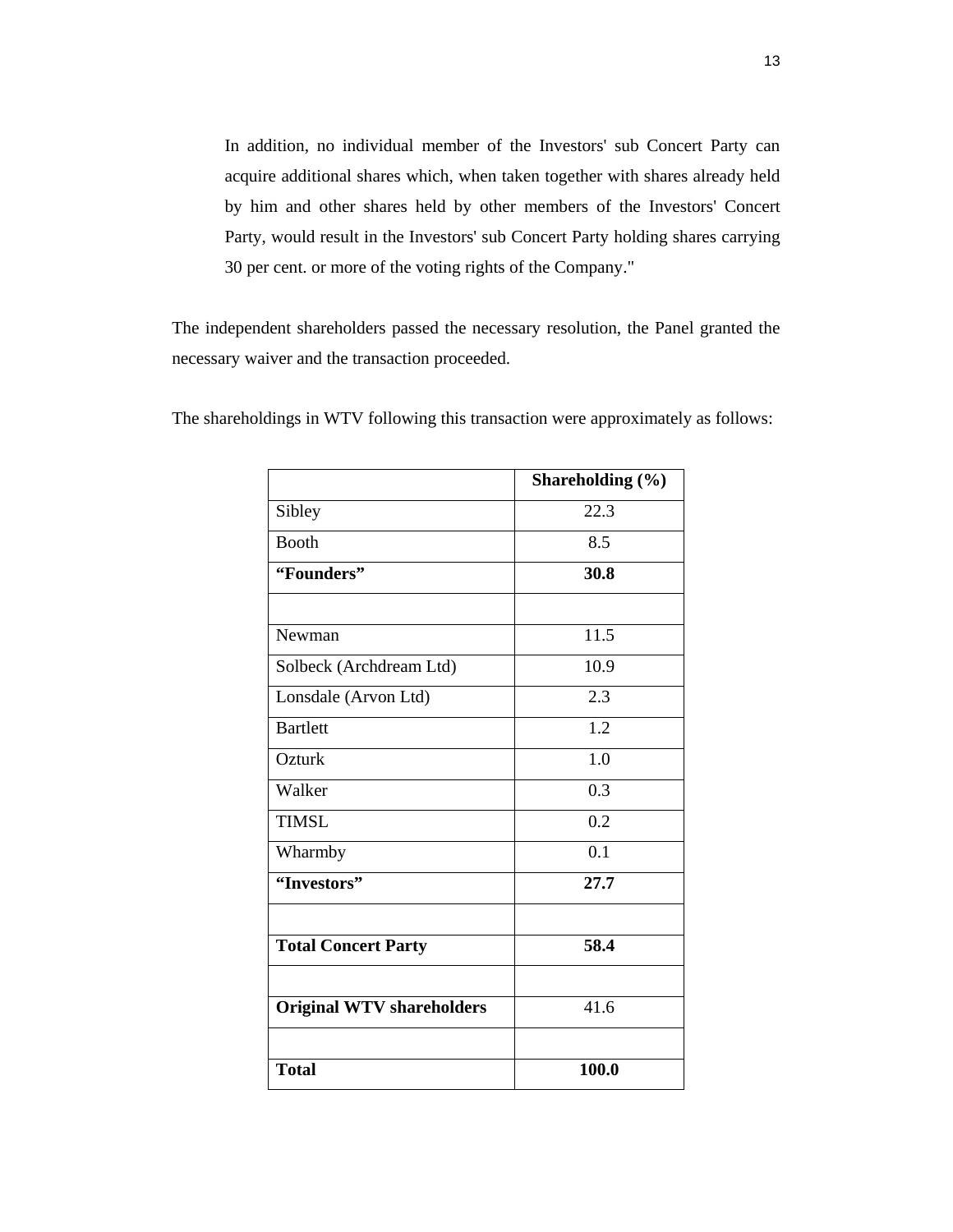Following the reverse takeover, Sibley and Booth joined the board of WTV as Executive Directors and Bartlett as Non Executive Director.

# 3.3 The issue of convertible loan notes in 2004 ("the 2004 Notes")

In November 2004, after negotiations with the Concert Party, WTV issued convertible loan notes with a nominal value of £1,110,000. They were redeemable at £1.15 per £1 of nominal value  $(\text{\textsterling}1,276,500)$  in aggregate) on or after November 2006. They were convertible, at each holder's option, at a rate of 1 ordinary share for every 1p of redemption value, effectively at any time.

When issuing the 2004 Notes, the Company assumed that the Executive's position in relation to the Concert Party and the sub concert parties remained as before, but this was not tested as the Executive was not consulted and indeed was not made aware of the issue until the end of 2006. The Company's assumption was reflected in an announcement made when the 2004 Notes were issued. The terms of that announcement in respect of the Code requirements were inaccurate in suggesting that a whitewash would be needed on conversion to avoid a mandatory bid under Rule 9. No whitewash was sought or obtained, but in any event that did not become relevant as the 2004 Notes were redeemed in 2007 (see paragraph 3.7 below).

In the result all the members of the Concert Party (other than TIMSL and Simon Wharmby who in the aggregate held only approximately 0.3% of the voting share capital of the Company) subscribed for the Notes, holding in total 97% of the Notes. The participations of the Concert Party members were not directly proportionate to their shareholdings, but reflected personal circumstances and wishes. The other 3% was subscribed for by Colin Weinberg (a stockbroker of Walker Crips who had been introduced to the Company by his friend Newman) and two of his firm's clients.

### 3.4 Equalisation of Sibley's and Booth's shareholdings

In July 2005, Sibley sold shares representing approximately 7.3% of WTV to Booth. The Executive understands that it had been Sibley and Booth's intention, dating back to when they founded WTL, to maintain equal shareholdings as far as possible. When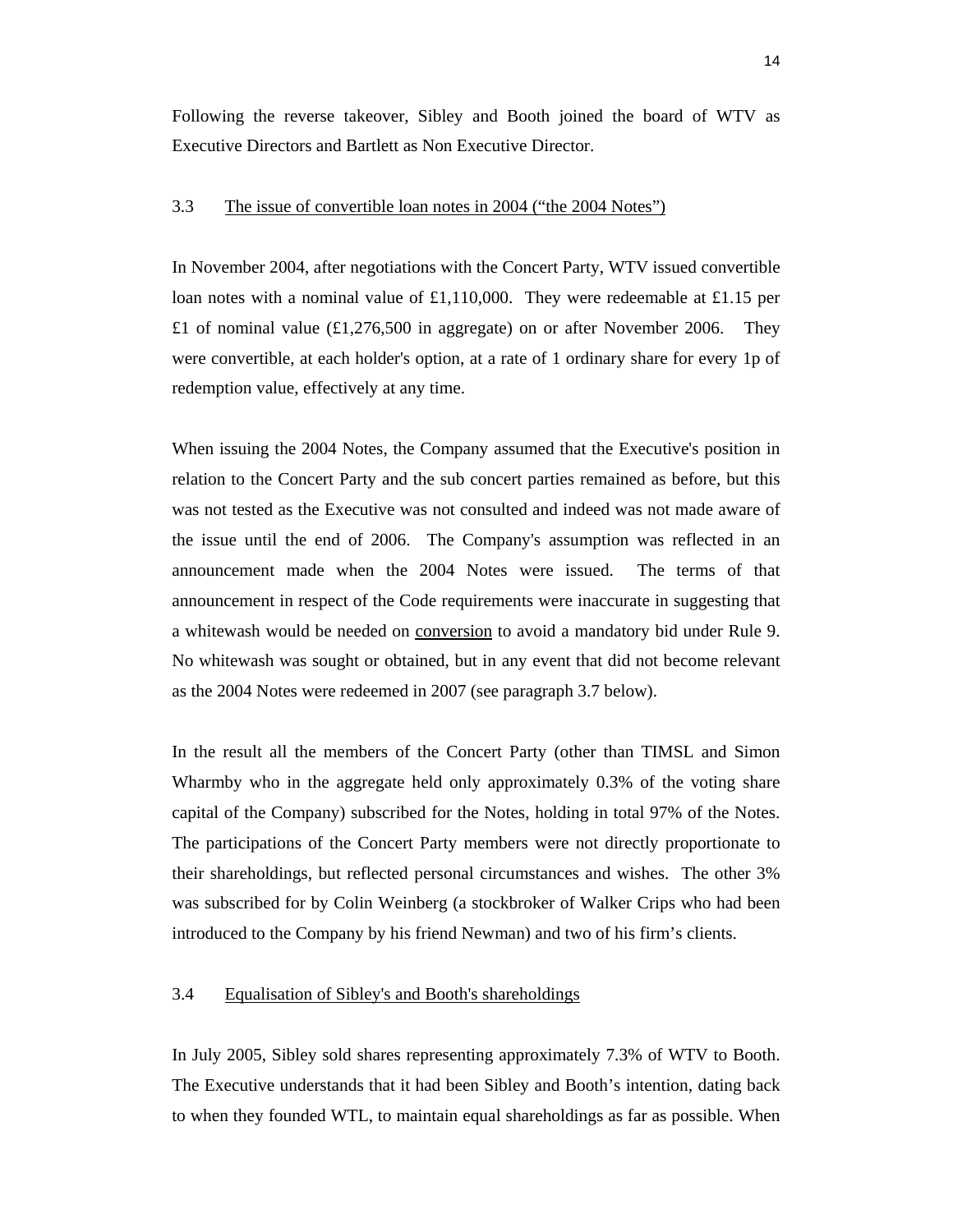Booth sold some of his shareholding in May 2004 for personal reasons, there was an understanding that, should his personal circumstances change, Sibley would be receptive to selling shares to him to redress the balance of holdings between them.

# 3.5 The agreement not to demand repayment or redemption of the 2004 Notes until after 31 May 2007

In view of pressure on the Company's financial position in the Spring of 2006, negotiations took place between the Company on the one hand and Newman, Solbeck and Lonsdale as representatives of the Concert Party on the other. These led to an announcement on 28 April 2006 that the Company had obtained written undertakings from not less than 75% of the 2004 Notes in nominal value, which would be binding on all the Note holders, that they would not demand redemption or repayment until after 31 May 2007.

Once again, the Executive was not consulted about this and only became aware of the facts at the end of 2006. As in 2004, the announcement of April 2006 seems to have assumed that the Executive's view remained the same as it had been in August 2004 and continued incorrectly to suggest that it did not need to seek a whitewash to waive the requirements of Rule 9 until conversion.

### 3.6 The events of 2006

As it became clear that without further financing it would not be possible to redeem the Notes after 31 May 2007, the Company explored various cost saving initiatives and possibilities of refinancing the 2004 Notes. When approached by the Company's financial advisers to discuss the possible consequences of a placing of new equity with the Concert Party, the Executive pointed out that it was not necessarily the case that the analysis of 2004 would still be applicable in 2006, but the point was left unresolved as the idea of such a placing was not pursued.

On 21 December 2006, the Company announced that Sibley and Booth would relinquish their roles as Executive Directors and Vice Chairmen and become Non Executive Directors with effect from 1 January 2007.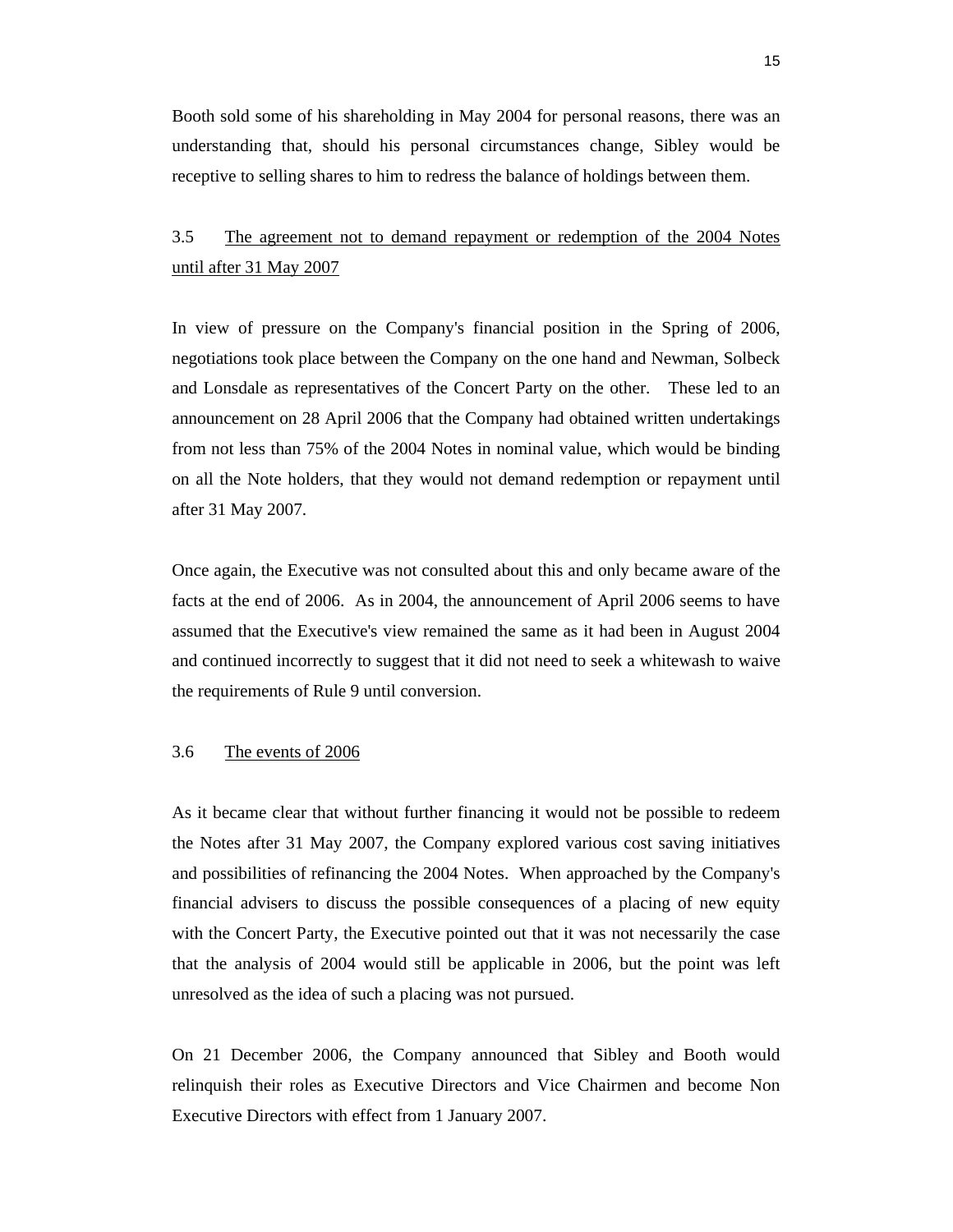In January 2007, as part of exploring the financing options available, Steve Garvey, the WTV CEO, asked Booth whether he and Sibley might consider participating in a financing package that did not involve the other members of the Concert Party. Booth declined to do so because he felt they were committed to acting together with the rest of the Concert Party and had no wish to act independently from them, and this was later confirmed by Sibley himself.

Ultimately, following various discussions and meetings involving the Company and/or members of the Concert Party, none of the financing proposals investigated was agreeable to both the Company and the Concert Party.

### 3.7 Issue of new convertible loan notes ("the 2007 Notes")

As 31 May 2007 approached, the Company entered into negotiations with the Concert Party on the terms of a second loan note issue, the proceeds of which would be used largely to redeem the 2004 Notes. The Company was keen to negotiate a security with no early redemption rights so as to relieve the pressure on the Company's immediate viability and also to raise some additional liquid funds to advance various development projects.

Tim Lonsdale and Fladgate Fielder, the Concert Party's legal advisers, were principally responsible for negotiating the terms of the 2007 Notes on behalf of the Concert Party. Garvey and the Company's legal advisers, Taylor Wessing, represented the Company.

After some negotiation, terms for the 2007 Notes were agreed. The Company received cash of £1.935 million (before expenses), of which approximately £1.2 million was used to redeem the 2004 Notes. The 2007 Notes had a zero coupon and were convertible at any time at a conversion price of 0.25p per share, a discount to the market share price at the time of issue, which was 0.425p. They were redeemable at any time after 31 January 2009 (or earlier on insolvency or if the relevant authorities to convert were not obtained).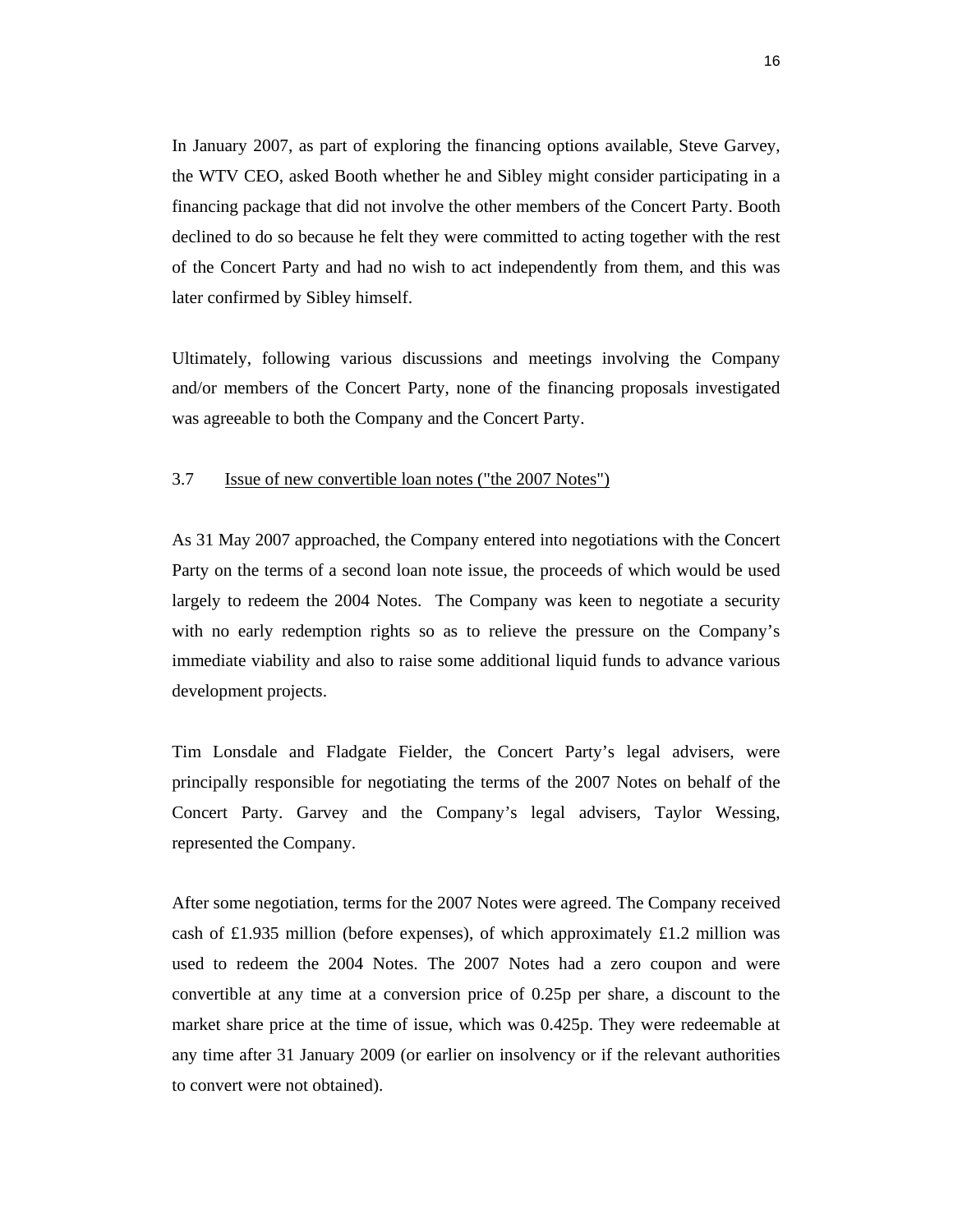The subscribers for the 2007 Notes were the same as those who subscribed for the 2004 Notes other than the clients of Walker Crips. As in 2004, participation in the 2007 Notes was not directly proportional to existing interests in shares. The effect of this on shareholdings in the event of conversion was as follows:

|                            | Shareholding $(\% )$ | <b>Redemption</b> | <b>Shareholding</b> |
|----------------------------|----------------------|-------------------|---------------------|
|                            | On issue             | value $(f)$       | (%)                 |
|                            |                      |                   | If converted        |
| Sibley                     | 14.9                 | 248,633           | 12.8                |
| <b>Booth</b>               | 14.9                 | 248,633           | 12.8                |
| "Founders"                 | 29.8                 | 497,266           | 25.6                |
|                            |                      |                   |                     |
| Newman (inc. RIHL*)        | 11.3                 | 562,178           | 18.7                |
| Solbeck (Archdream Ltd)    | 10.8                 | 562,178           | 18.4                |
| Lonsdale (Arvon Ltd)       | 2.3                  | 202,703           | 5.9                 |
| <b>Bartlett</b>            | 1.1                  | 202,703           | 5.4                 |
| Ozturk                     | 0.0                  | 101,350           | 2.4                 |
| Walker                     | $\overline{0.3}$     | 60,811            | 1.6                 |
| <b>TIMSL</b>               | 0.2                  | $\overline{0}$    | 0.1                 |
| Wharmby                    | $\overline{0.1}$     | $\overline{0}$    | 0.1                 |
| Weinberg                   | 0.0                  | 60,811            | 1.5                 |
| "Investors"                | 26.1                 | 1,752,734         | 54.1                |
|                            |                      |                   |                     |
| <b>Total Concert Party</b> | $\overline{55.9}$    | 2,250,000         | 79.7                |
|                            |                      |                   |                     |
| <b>Other</b>               | 44.1                 | $\overline{0}$    | 20.3                |
|                            |                      |                   |                     |
| <b>Total</b>               | 100.0                | 2,250,000         | 100.0               |

\*Rorke Investment Holdings Limited ("RIHL") is a company under the control of Newman to which he transferred shares amounting to approximately 10.4% of the Company's voting share capital at the time that the 2007 Notes were issued.

Each participating member of the Concert Party signed an agreement not to exercise his right to conversion unless (i) a majority by value (including the proposer)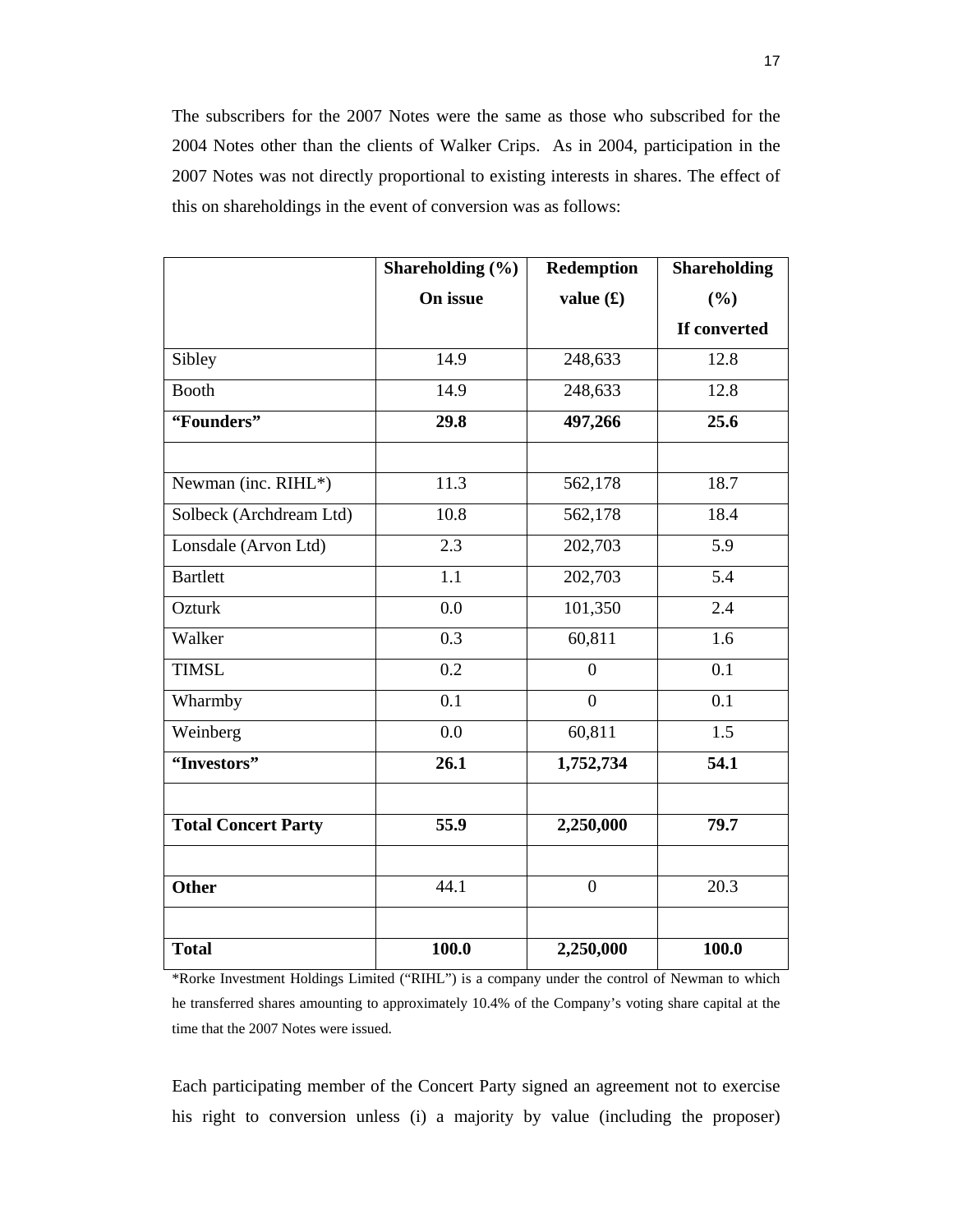consented to that person converting or (ii) a majority by value (including the proposer) agreed to convert, in which case all would automatically convert.

# 3.8 The Executive's conclusion and the Company's announcement

The Executive was consulted by the Company again at this time in relation to the concert party analysis and to the requirement to obtain a Rule 9 waiver on issue of the 2007 Notes to the Concert Party. The Executive concluded that there was a single Concert Party (to which the Executive now presumed Weinberg to belong, since Weinberg was a friend of Newman and had been introduced to the Company by Newman) holding over 50% of the voting share capital of the Company. By contrast with 2004, the Executive saw no grounds for treating any sub groups as if they were, effectively, concert parties in their own right. This was following a review of the manner of the negotiations for the refinancing and other events of 2006 which, in the Executive's view, supported by the Company, demonstrated that the entire Concert Party had become a single source of control. The Executive said therefore that the Concert Party would have buying freedom, subject to Note 4 on Rule 9.1, and would be free to acquire further interests in shares, either directly or by way of converting loan notes, without triggering a Rule 9 bid obligation.

On this basis, the Company and the Concert Party did not seek a whitewash at the time of the issue of the 2007 Notes. The Independent Directors have nevertheless indicated to the Executive that they have little doubt that a whitewash would have been approved by independent shareholders, as this was the only financing option open to the Company if it were to remain solvent.

The Company's announcement of the issue of the 2007 Notes was reviewed by the Executive prior to its release. The announcement detailed the terms of the 2007 Notes, identified who was subscribing for them and highlighted their potential impact on the Company's shareholder base. The announcement included the following wording:

"the Panel has confirmed that [the subscribers for the 2007 Notes plus TIMSL, RIHL and Wharmby] are deemed to be a concert party for the purposes of the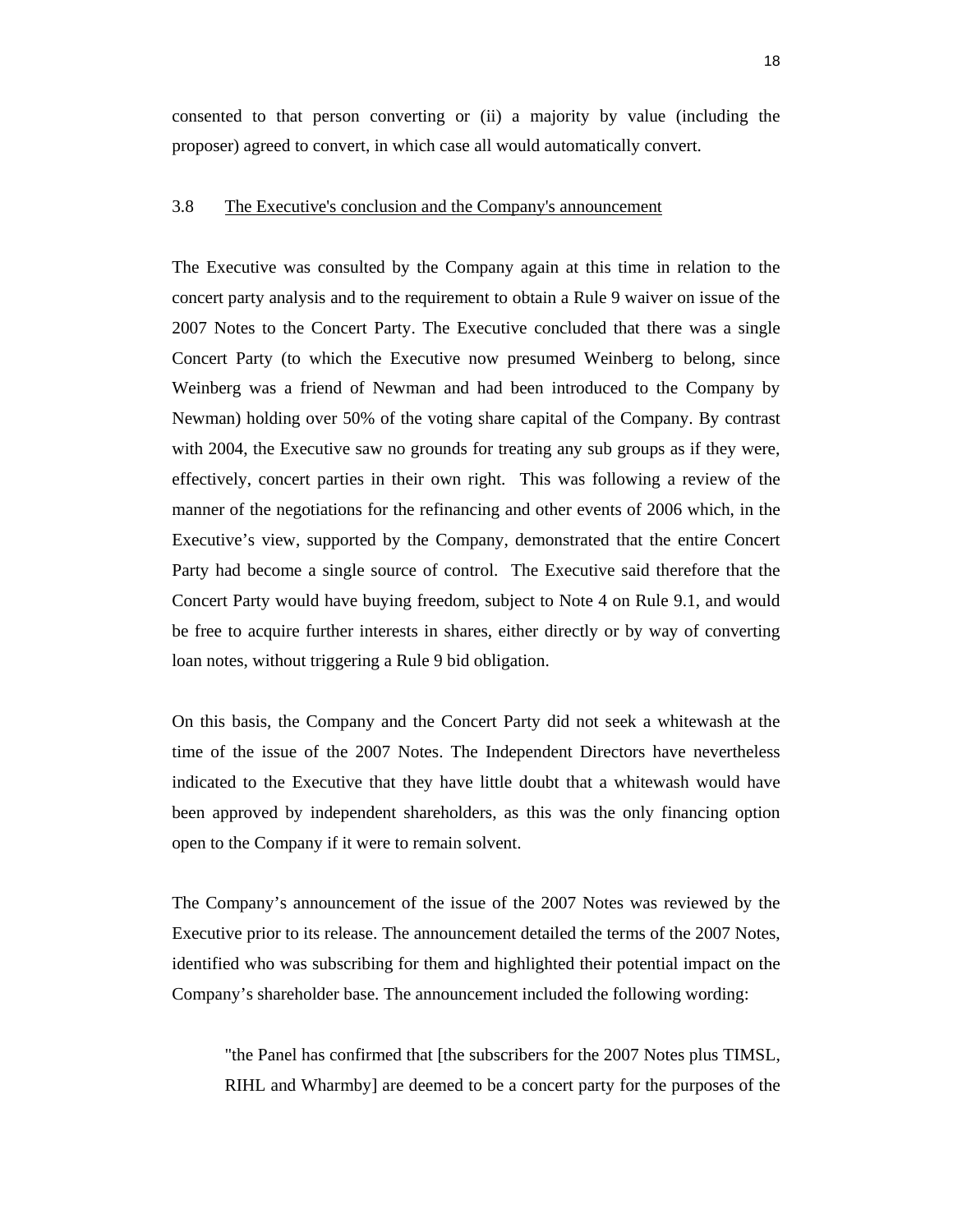Code. Since 2004, Mr C Weinberg has been deemed by the Panel to have joined the Concert Party.

"Following completion of the Refinancing the members of the Concert Party will between them continue to hold more than 50% of the Company's voting share capital and (for so long as they continue to be treated as acting in concert) may accordingly increase their aggregate interest in shares without incurring any obligation under Rule 9 to make a general offer, although individual members of the Concert Party will not be able to increase their percentage interest in shares through or between a Rule 9 threshold without Panel consent."

It is to be noted that there was no reference to the sub concert parties which the Executive had considered to exist when it ruled in August 2004.

This announcement was released on 26 January 2007 and the 2007 Notes were also issued on this date. The necessary authorities to issue the shares which would arise on conversion of the 2007 Notes and to disapply pre-emption rights were subsequently obtained at an EGM held by the Company on 28 March 2007 by an overwhelming majority of the votes cast.

### 3.9 Delisting proposal: conversion of the 2007 Notes

The Board of the Company, having with the support of the Concert Party decided to cancel the AIM quotation in order to reduce costs and free up management time, proposed to seek approval for this at the AGM on 13 June 2007.

The Concert Party members decided to convert the 2007 Notes and accordingly Tony Bartlett on their behalf gave notice to the Company on 25 April 2007 at a Board Meeting. The Company announced this early on the following morning and its allotment of new shares to the Concert Party took place on 27 April 2007.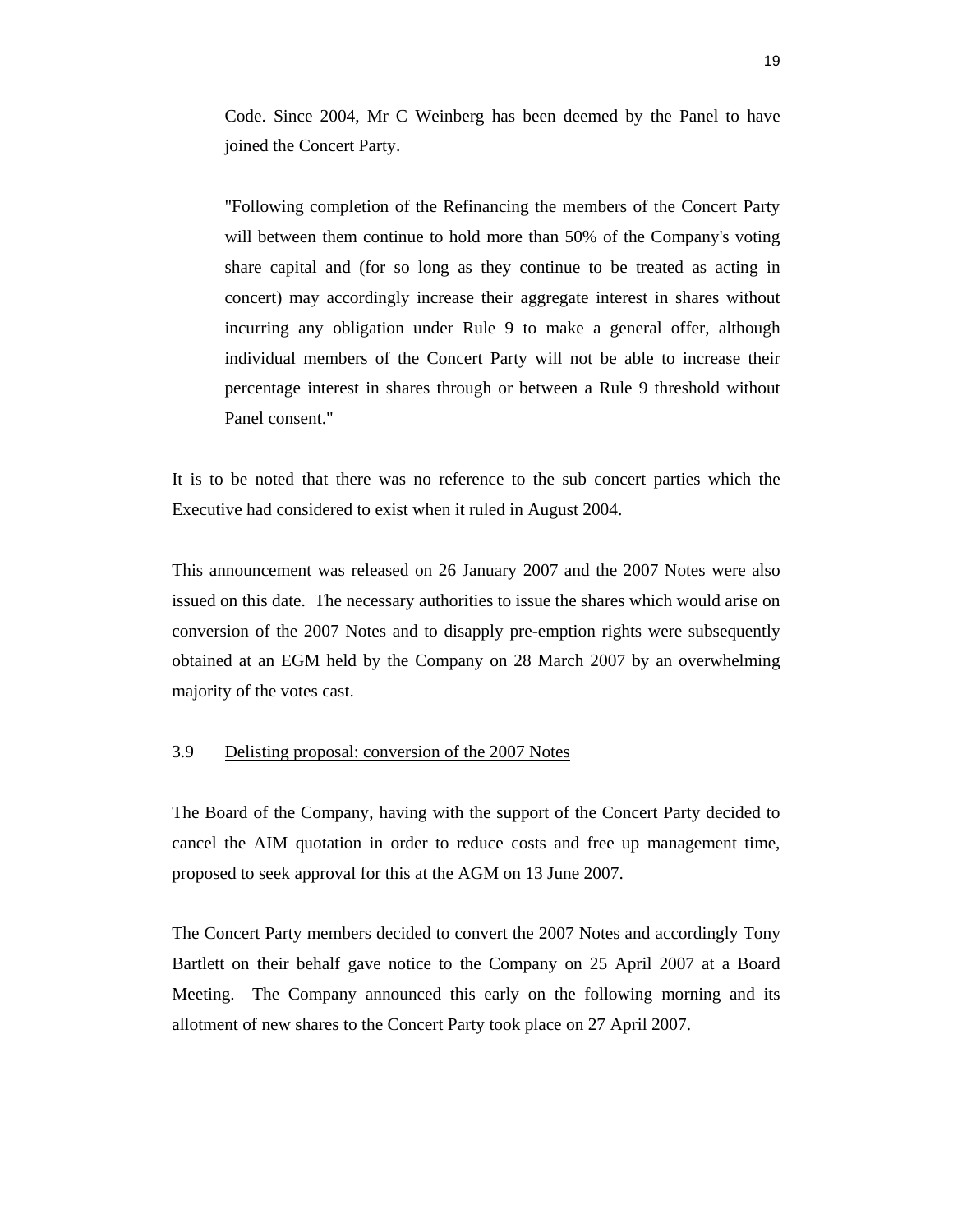### 3.10 Representations from WTVSAG

Peter Hagerty approached the Executive on 30 April 2007 introducing himself as a shareholder and a representative of WTVSAG. He said that, in addition to himself and the family trust of which he was the Executor, the group represented 70 independent shareholders and at least 4.5% of the shares in WTV. Hagerty told the Committee that this group now represents 99 shareholders.

Hagerty challenged the ruling given by the Executive in January 2007. Accordingly, the Executive commenced a review of that ruling; the Company meanwhile has not proceeded with the proposal to cancel the AIM quotation, and the Concert Party agreed not to vote the shares issued on conversion of the 2007 Notes at the Company's AGM.

# **4. THE EXECUTIVE'S CONCLUSIONS**

# 4.1 The concert party

The Executive explained its position as follows. It ruled in January 2007 that there was a concert party owning over 50% of the Company. As a consequence, the Concert Party had the ability to acquire further shares in the Company, subject to Note 4 on Rule 9.1. That Note provides that, when a concert party has an interest in shares which carry over 50% of the voting rights of a company, it generally has buying freedom. The question of whether a mandatory bid was required would only arise when a single member of the concert party acquired an interest in shares which carried over 30% of the voting rights (or, if already interested in 30% or more, increased the percentage of shares in which he was interested). This had not happened in this case. Note 4 was therefore not in point and the question of a mandatory bid being required did not arise.

After hearing from Hagerty on behalf of WTVSAG, the Executive closely reexamined the facts by speaking to every member of the concert party (except TIMSL, which owned only 0.2% pre conversion, which was uncontactable), as well as the Concert Party's legal adviser, the Company and the Company's financial adviser.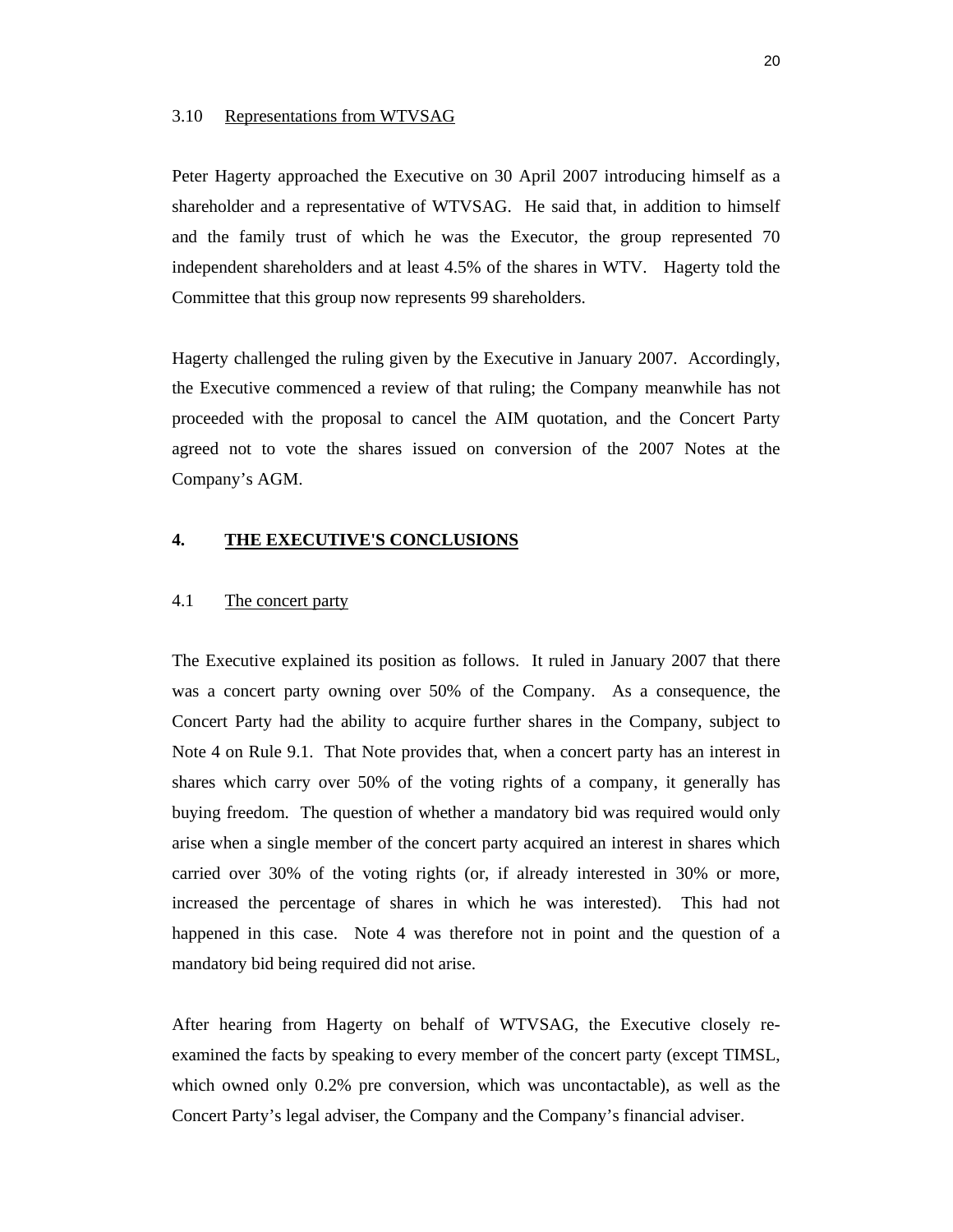This review confirmed the Executive in its view that the subscribers for the 2007 Notes plus TIMSL and Wharmby constituted a single concert party which, prior to the issue and conversion of the 2007 Notes, owned over 55% of the Company.

In coming to this conclusion, the Executive took into account the following factors:

# 4.1.1 The Concert Party's actions

The recent actions of the Concert Party appeared to reflect the approach of a group of individuals jointly exercising control over a company in which they were collectively the majority owners. They had:

- invested together in the 2004 Notes;
- later agreed not to redeem the 2004 Notes on or shortly after their earliest redemption date;
- actively co-operated since late 2006 in considering refinancing proposals that were under consideration by the Company;
- formulated their own alternative plans for such refinancing, agreeing between themselves the terms on which they would invest, negotiating such terms with the Company, and all (except TIMSL and Wharmby) participating in that investment;
- unanimously agreed to support the Board's decision to cancel the quotation of the Company's shares on AIM; and
- agreed between themselves that they would all exercise their conversion rights as one.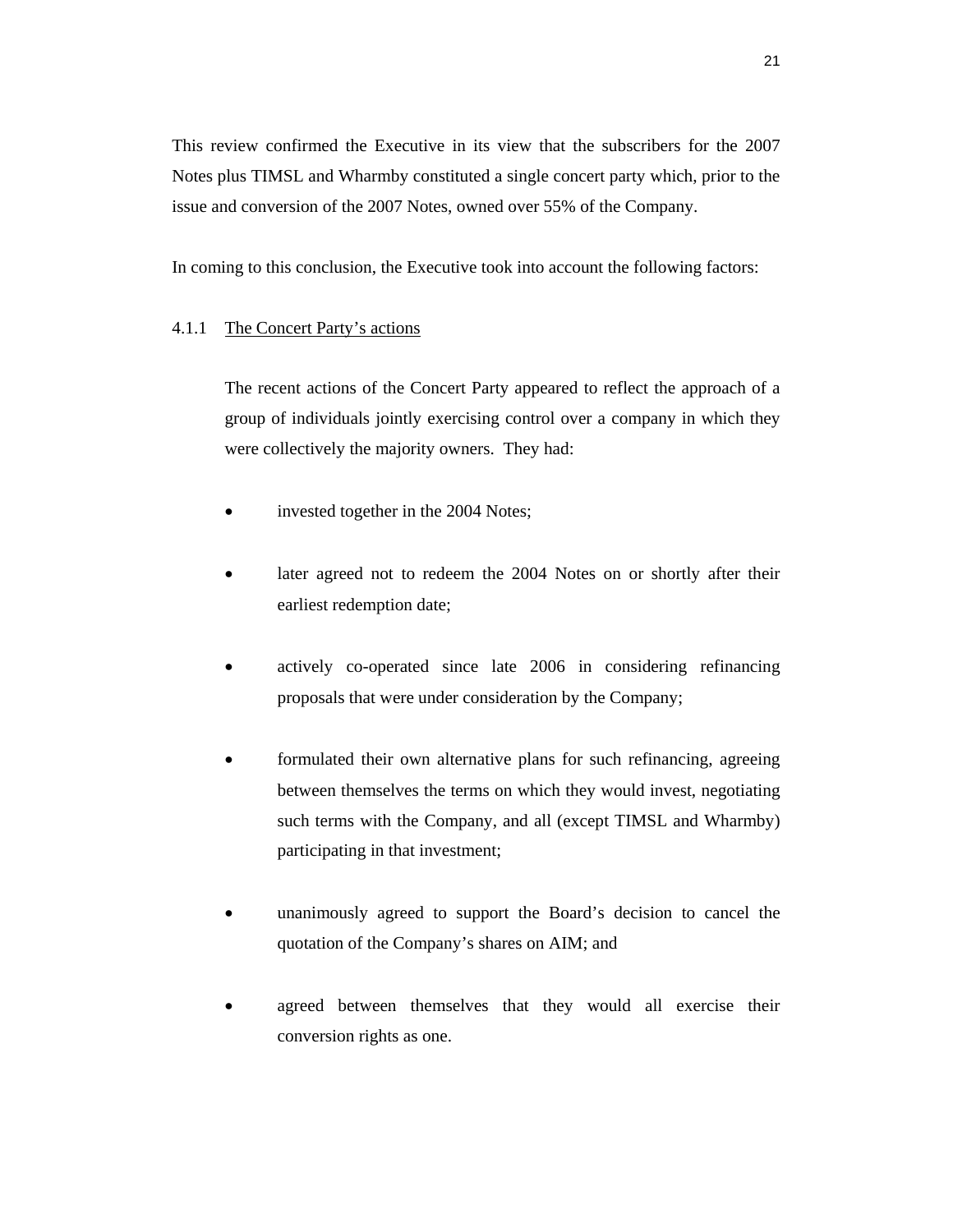### 4.1.2 The manner in which the 2007 Notes were negotiated

The Concert Party had given Lonsdale prime responsibility for negotiating the terms of the 2007 Notes on behalf of the entire Concert Party. There were no bilateral or separate negotiations or arrangements between the Company and any member of the Concert Party. Moreover, the Concert Party had been represented in relation to those negotiations by a single firm of legal advisers.

# 4.1.3 Booth's and Sibley's commitment to the Concert Party

(see paragraph 3.6 above)

### 4.1.4 Consistent views expressed by Concert Party members

Of those contacted by the Executive, all but one (Wharmby, who owned only 0.1% pre-conversion) had explained that they saw themselves as acting together in respect of their controlling interest in the Company. A number had also volunteered that they did not necessarily feel that they were acting in concert in August 2004, although they were not inclined to contest the Executive's presumption that they were part of a concert party at that time. However, they had expressed the clear view that for some time they have been acting together to exercise control over the Company, some arguing that they had actively been acting together since Autumn 2004 when the provision of financial support for the Company by the Concert Party was first discussed.

### 4.1.5 The Company treated all the parties as one

The Company and its adviser, Brewin Dolphin, had confirmed that, in discussing the proposed refinancing, they had throughout considered the members of the Concert Party to be acting as one. It was for this reason that the Company had suggested that there should be discussions between other potential investors and the Concert Party since, in the Company's view, there could be no way forward without the agreement of this unified group, which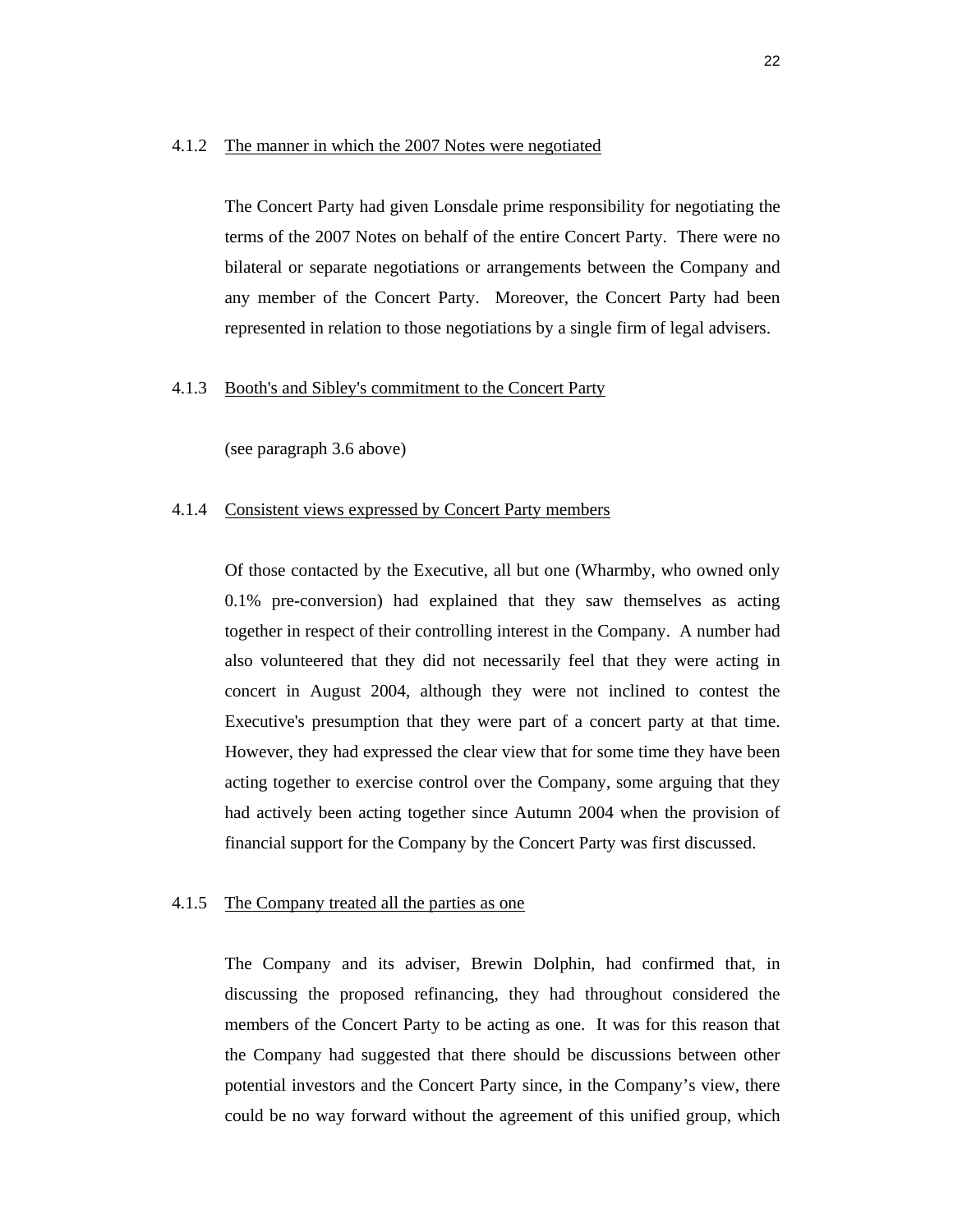owned 55.9% of the Company and was therefore in a position to block any refinancing proposals with which it did not agree.

The Executive's conclusion on the existence of the Concert Party was supported by the independent members of the Board of the Company and their financial advisers, and by the Concert Party. That was not challenged by Hagerty nor by WTVSAG.

# 4.2 The sub concert parties

The Executive considers that the ruling in 2004 on the existence of the Founders' sub concert party and the Investors' sub concert party was the result of applying the standard presumption (which was not rebutted) that the vendors of a private company should be presumed to be acting in concert when that company is sold to a Code company and they receive as consideration shares in the latter. There was, the Executive contends, no evidence to support that presumption, but there was evidence that the members within each of the Founders' and Investors' sub groups had close connections with one another. The two groups had invested in WTL at materially different times of its development and had materially different involvements in the Company. Accordingly, a prudent approach was taken and, in addition to treating the vendors of WTL as a concert party, each of the smaller groups was treated by the Executive as a concert party in its own right.

The Executive considered that in reaching the decision now under appeal it should base itself on the current facts, and that those facts were materially different from those pertaining in 2004.

In particular it noted:

- (a) that it was almost 3 years since the whitewash transaction;
- (b) that all members of the Concert Party had been working together, possibly since November 2004 but certainly since the commencement of the more recent round of financing discussions;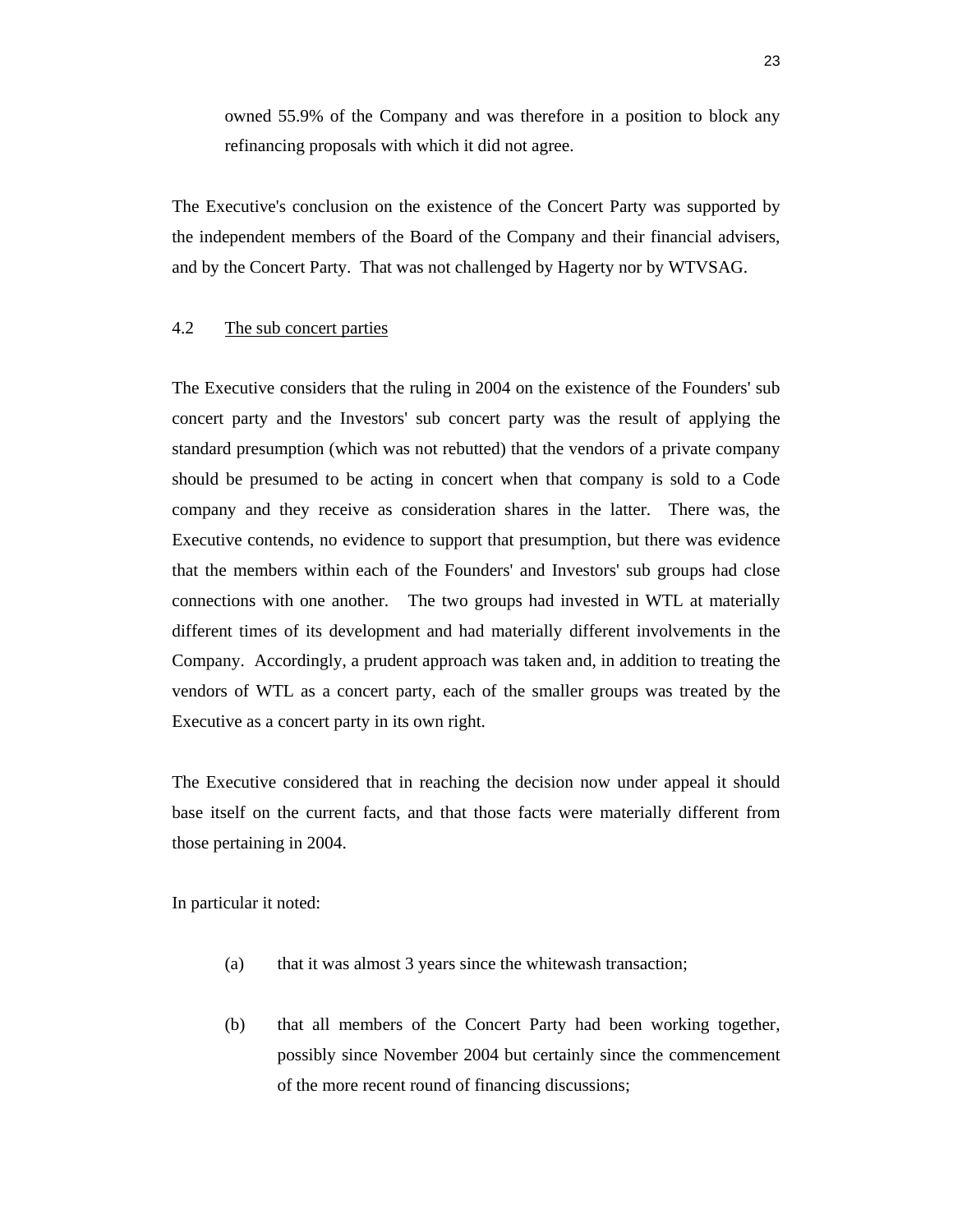(c) the factors set out in paragraph 4.1 above which all support the existence of a single homogenous group.

The Executive thus considered that there was solid evidence of a single large concert party and no grounds for identifying a sub group. It did not consider that it should be constrained by the 2004 ruling in coming to this conclusion, nor was it bound by the wording of the 2004 whitewash circular.

# 4.3 The position of other parties

# 4.3.1 The Company

The Company contends that the Executive has taken the correct view by concluding that there is a single concert party.

Its Chief Executive Officer, Steve Garvey, told the Committee:

- (a) in reaching agreement in 2006 with the Concert Party to extend the terms of the 2004 Notes to 31 May 2007, his main contact with the Concert Party was Newman who secured the agreement of all other members of the Concert Party;
- (b) when seeking financing in late 2006 and early 2007 as an alternative to simple extension of the terms of the 2004 Notes he suggested to Booth on 3 January 2007 that Booth and Sibley could negotiate independently of the other concert party members, but Booth declined this, saying that he and Sibley took the view that their interests were best served within the Concert Party, and that Newman and Lonsdale were authorised to negotiate on their behalf. Sibley later confirmed this;
- (c) at no time during his term as CEO had he seen any evidence of more than one concert party. Its members have, in his experience, always functioned as a single entity, and all agreed to the same terms in his negotiations with them;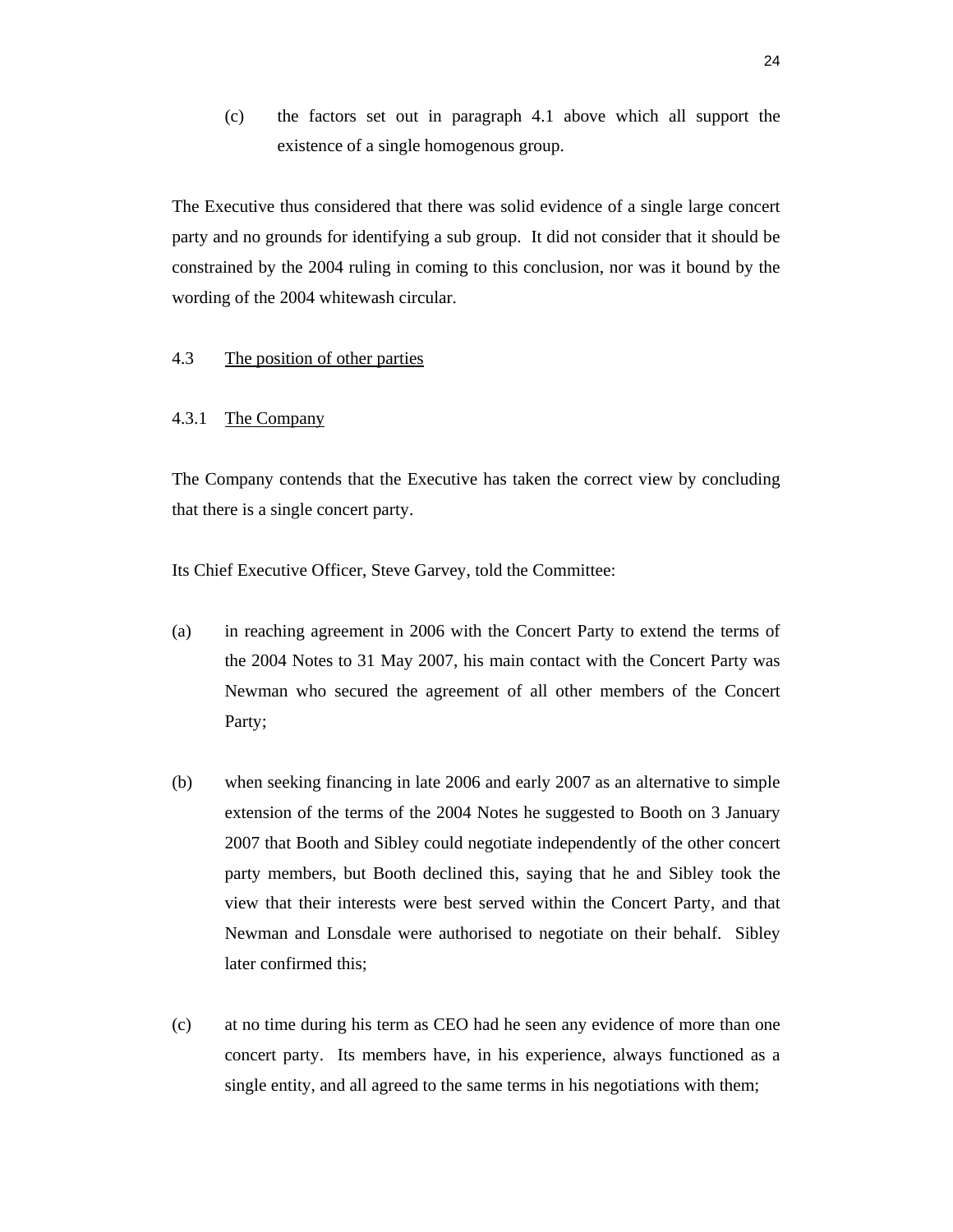(d) the members of the Concert Party have provided two rounds of funding to the Company since the takeover, and have always had a single legal adviser.

He said: "I know that if I speak to one of them I am speaking to all of them.".

The Company's financial adviser, Brewin Dolphin, through Neil Baldwin, told the Committee that they were in regular contact with the Company during the latter part of 2006 and the early part of 2007 when Garvey was negotiating with the Concert Party and its representatives. Baldwin's overriding impression from these negotiations and from his earlier involvement over the period 2004 to 2007 had been that the Concert Party had acted as one entity and not as two separate sub concert parties. He points out that all the major members of the Concert Party subscribed to the 2004 Notes, invested in the 2007 Notes and co-ordinated the decision to convert the 2007 Notes. He concluded that throughout the whole post acquisition period Brewin Dolphin had not observed any behaviour by the Concert Party which would indicate that they operated other than as a single entity.

# 4.3.2 The Concert Party

The Concert Party supports the Executive's position. Its solicitors Fladgate Fielder, accompanied by Tony Bartlett, whilst not necessarily agreeing that the conclusion in 2004 that there were two sub concert parties was correct, did accept that there were two points material to that decision:

- (1) the association between the Founders' group and the Investors' group was relatively short; and
- (2) Booth and Sibley did receive some cash consideration on the sale of their shares, in addition to WTV (formerly Virtue) shares, whereas the Investors' group received WTV shares only.

They also pointed out that, prior to the takeover, Booth and Sibley had been Joint Chief Executives of WTL and that company's only Executive Directors. The enlarged group appointed a new Chief Executive Officer, and WTV's Finance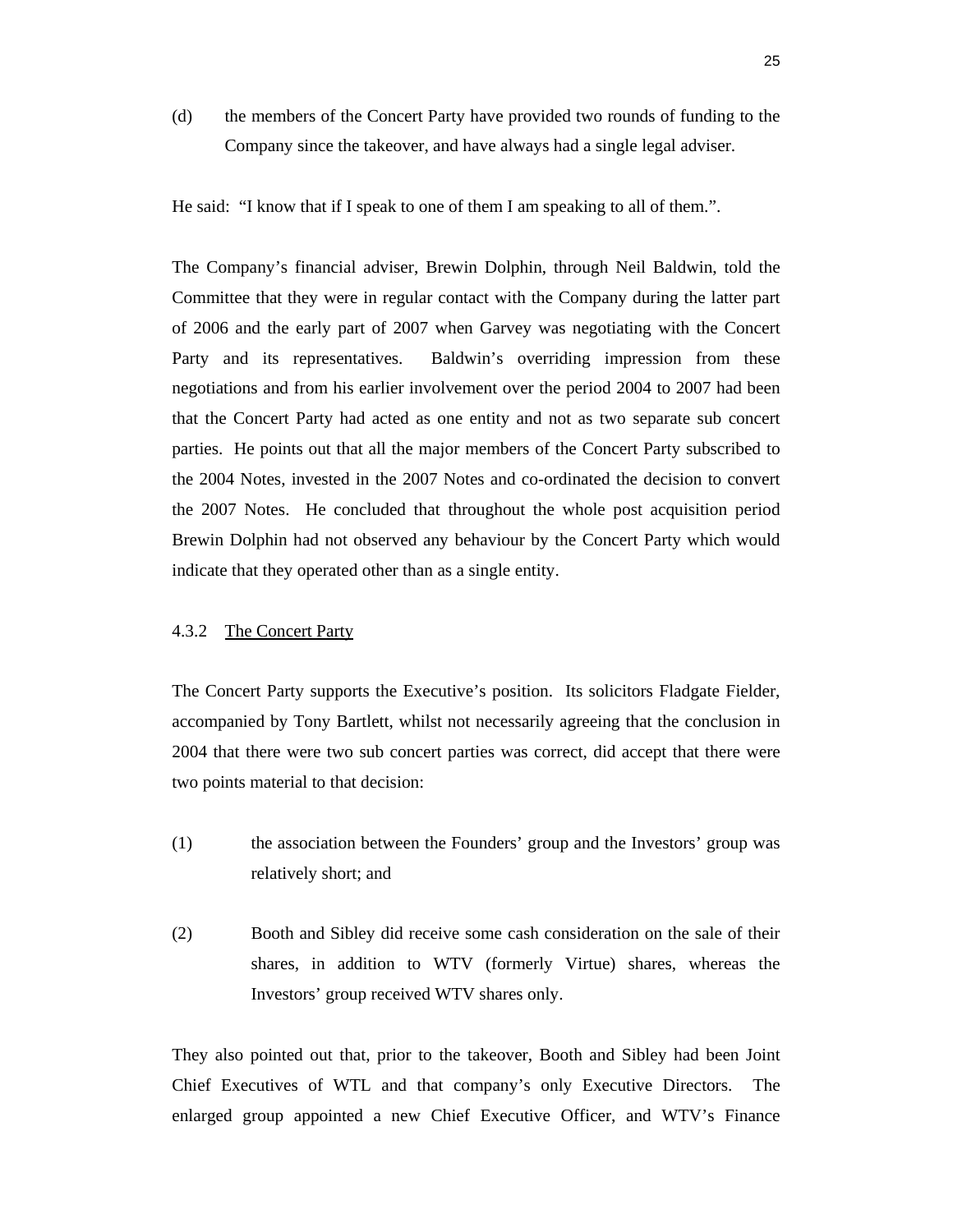Director and Chairman remained in post. Booth and Sibley became Executive Directors of WTV.

In support of the Executive's decision in 2007:

- (a) they confirmed Garvey's evidence of his discussion with Booth in January 2007;
- (b) the changed status of Booth and Sibley as Non Executive Directors, the collective negotiations by the subscribers for the 2007 Notes and the alignment of Booth's and Sibley's interests with those of the Investors' group were relevant factors;
- (c) they noted the Conversion Agreement of 30 January 2007 in which all the subscribers to the 2007 Notes agreed not to convert their Notes to equity unless a majority by value of the 2007 Notes agreed to convert all the outstanding Notes or to allow individual conversion. This led on about 25 April to the notice to convert served on WTV by Tony Bartlett as attorney for the other members of the Concert Party, all of whom had consented to this course;
- (d) Newman, Ozturk and Archdream Limited were shareholders in WTL prior to 2004. Messrs. Newman and Solbeck (for Archdream Limited) had attended quarterly board meetings as observers from March 2003. They, therefore, have a long history of working with Messrs. Booth and Sibley;
- (e) Newman and Archdream Limited supported the buyback of WTL shares in April 2004 and introduced other investors to acquire shares from Booth in April 2004. Similarly Newman and his co-investors agreed to splitting WTL's share capital into two classes of shares in order to allow Messrs. Booth and Sibley to receive some cash consideration on the reverse takeover of WTL. These facts indicated a level of co-operation and trust between individuals in a single concert party;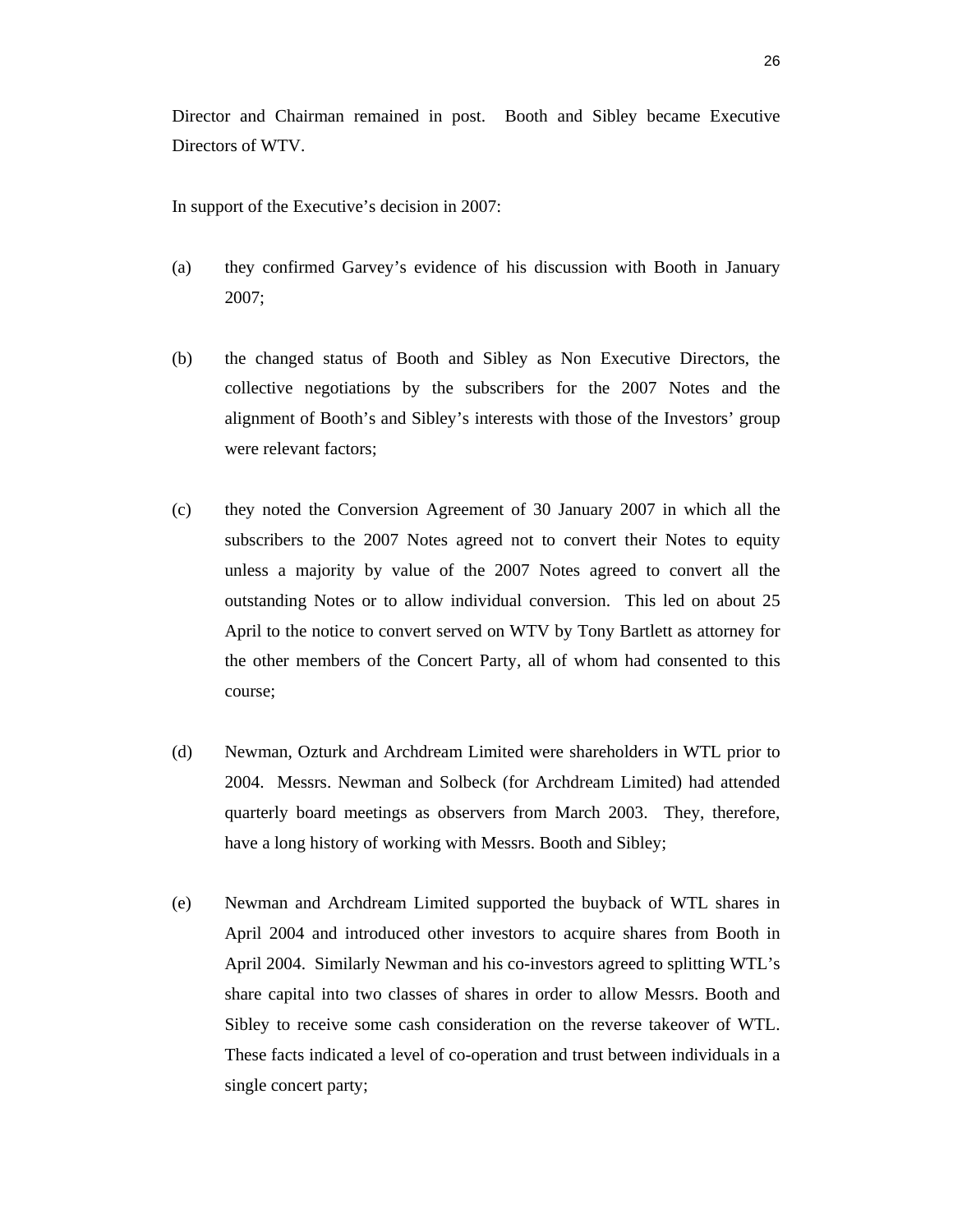- (f) on the reverse into WTV, Messrs. Booth and Sibley ceased acting as joint chief executives; Messrs. Booth and Sibley increasingly saw the Investors' sub concert party as their ally in a number of disagreements at board level with WTV's management;
- (g) when WTV required urgent funding in late 2004, it approached the concert party as the former shareholders of WTL following an approach that had been made to Messrs. Booth and Sibley. These persons (except Wharmby and TIMSL) subsequently invested in WTV collectively by subscribing for the 2004 Notes;
- (h) those subscribers subsequently agreed, together, to defer the redemption date of the 2004 Notes;
- (i) those subscribers had numerous conversations and meetings during 2006 as to realising their investment in WTV - these conversations invariably involved Bartlett, Booth, Lonsdale (for Arvon Limited), Newman, Sibley and Solbeck (for Archdream Limited);
- (j) the subscribers for the 2004 Notes (except for the two clients of Walker Crips) agreed to subscribe for the 2007 Notes and in doing so repaid the 2004 Notes and provided further funding to WTV. It would have been open to any holder of the 2004 Notes to refuse, unilaterally, to advance further funds and to insist on redemption in May 2007;
- (k) on 1 January 2007, Messrs. Booth and Sibley became Non Executive Directors of WTV. This illustrated, in part, their alignment with the "investors":
- (l) in January 2007 Booth was approached by WTV to see if he and Sibley would sell some of their shares to assist a financing package. Booth refused on the basis that he and Sibley were acting collectively with the other holders of the 2004 Notes;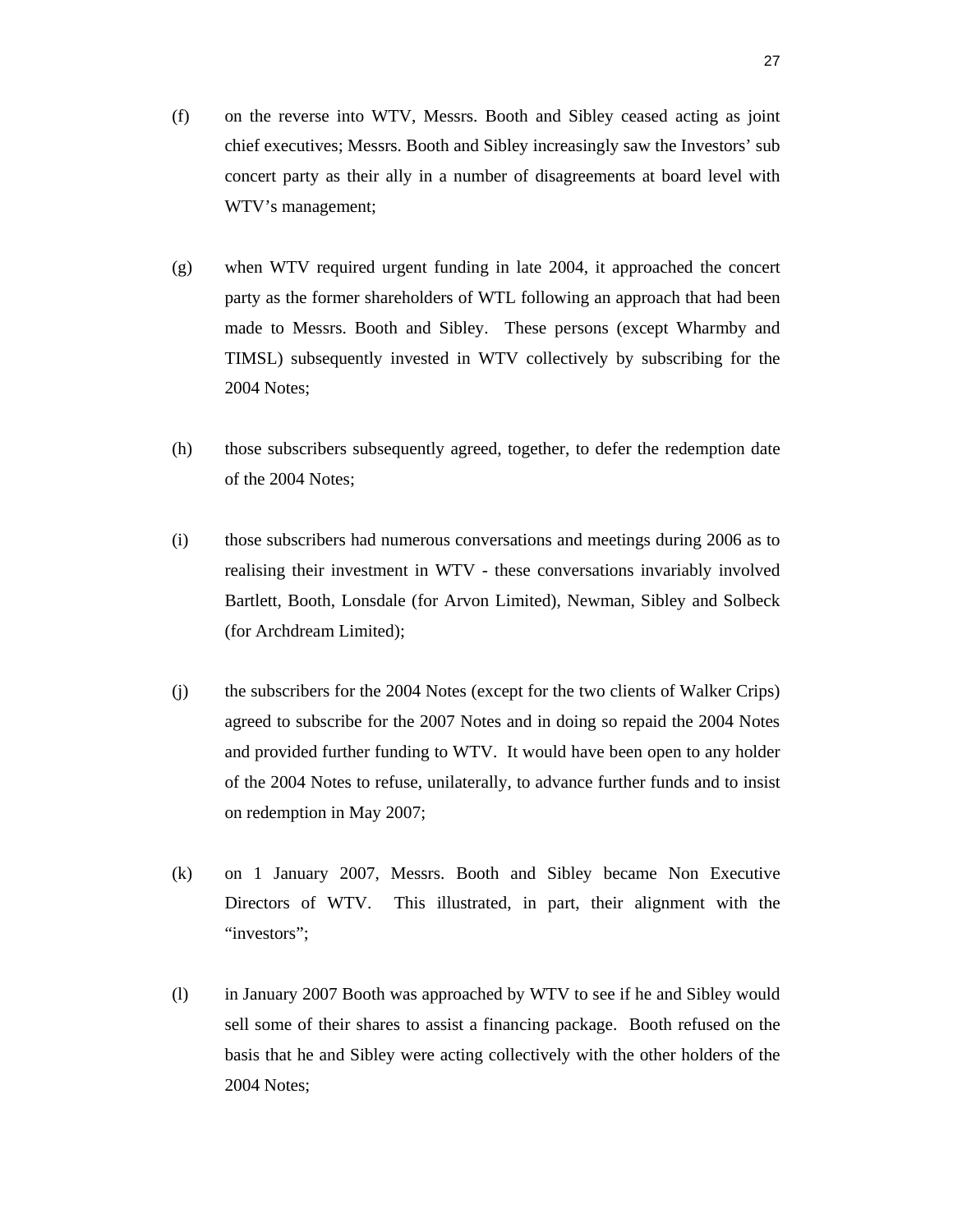- (m) the subscribers for the 2007 Notes entered into the Conversion Agreement so as to ensure that they acted collectively as regards conversion of the 2007 Notes; and
- (n) the concert party has been represented by Fladgate Fielder since 2004, with all members of the party being invoiced for costs pro-rata to their shareholding interests, which suggests a commonality of interest among the concert party members.

They emphasised that Note 4 on Rule 9 contemplates changes in the membership of concert parties, which confirms that the Executive should act on the facts at the relevant time and is not bound by a previous decision on different facts.

Finally, the Concert Party said that it was entitled to rely upon the January 2007 decision and did so when subscribing for the 2007 Notes and subsequently converting them into WTV shares.

# 4.3.3 The case for the Appellant shareholders

The Appellants did not dispute the continued existence of the Concert Party in 2007. They considered however that the two groups identified in the ruling of 2004 as sub concert parties also continued to exist.

Whilst the Appellants did not dispute the substance of the factors relied upon by the Executive, the Company and the Concert Party as supporting the Executive's rulings in 2007, they contended that these provided "insufficient justification for unilaterally dissolving the Company's sub concert parties" and thus depriving investors of the protection of the "embargoes" which were expressed in the 2004 announcement which was the basis of the whitewash granted at that time. They said that for the Investors' sub concert party the overall Concert Party had been a flag of convenience.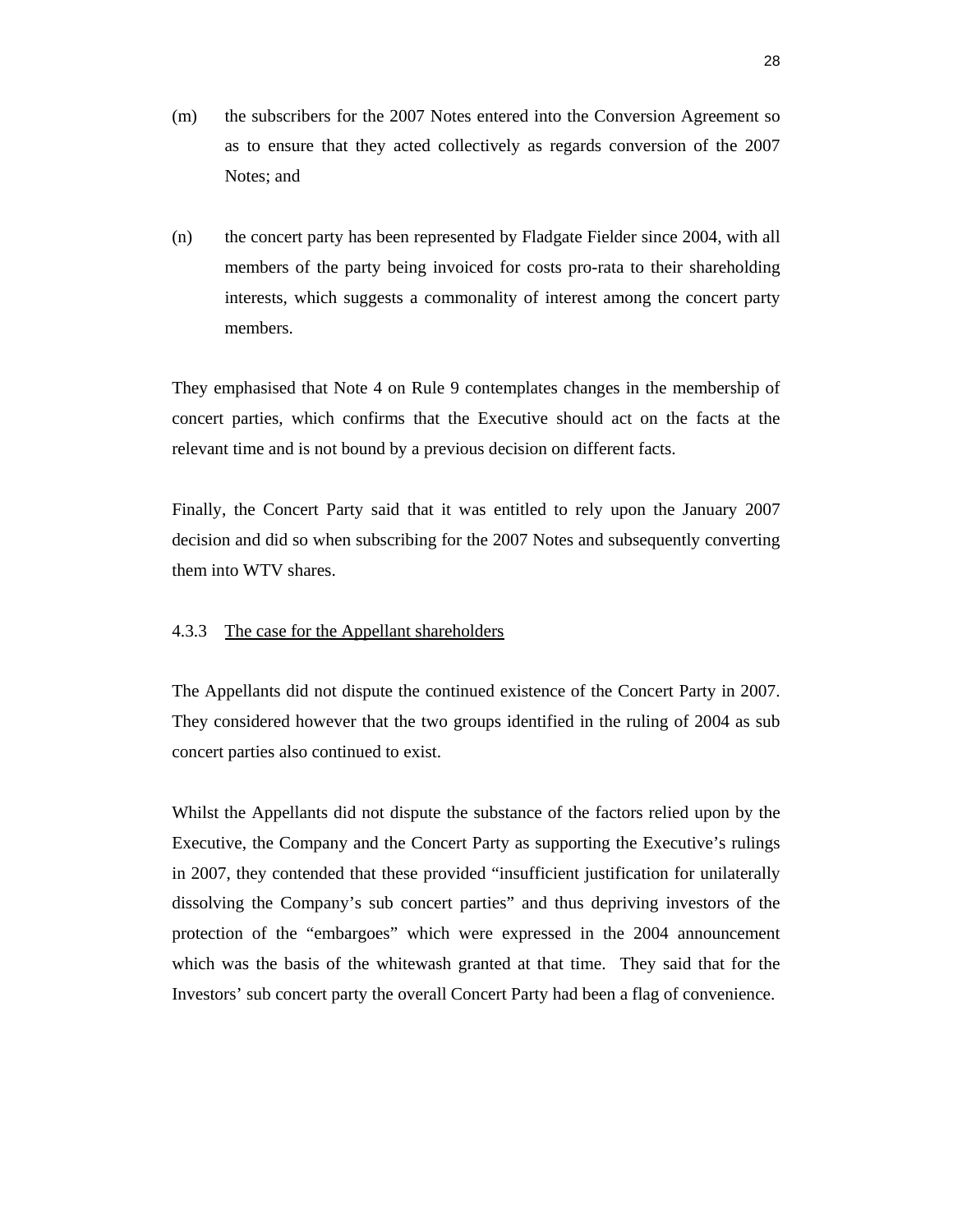They further relied upon:

- (a) public announcements by the Company on 29 November 2004 and 28 April 2006 both of which referred to the need before any conversion of Loan Notes took place to seek a waiver of an offer obligation that would otherwise arise, and said that such a waiver would be subject to approval by independent shareholders of the Company;
- (b) the possibility that the former Chairman of the Company and other directors might, if approached, support the continued existence of the two sub concert parties;
- (c) their view that, in late 2006, financing proposals from other parties were immediately discouraged by the Chairman of the Company and negotiations for additional equity funding failed due to resistance from the Investors' sub concert party led by Newman who took a direct role in negotiations with the independent shareholders despite an alleged conflict of interest as holders of the loan notes whose replacement was under consideration;
- (d) the Company's CEO's allegedly incorrect assertion that agreement with another party for financing could not be reached without the Concert Party's approval;
- (e) the effect of the creation of the 2007 Notes "ostensibly to repay the first loan note ahead of time" was that on conversion the Investors' sub concert party which held 27.68% of the Company immediately after the takeover (and were restricted by the admission document from exceeding 30%) would obtain 54.09% of the ordinary shares of the Company and this would occur without a whitewash and without a vote by the independent shareholders.

Conversely, the Founders' sub concert party (whose participation over 30% was the only one sanctioned by independent shareholders in 2004) was reduced below 30% (to 25.62%) and they lost the ability to veto the actions of the Investors' sub concert party in controlling the Company.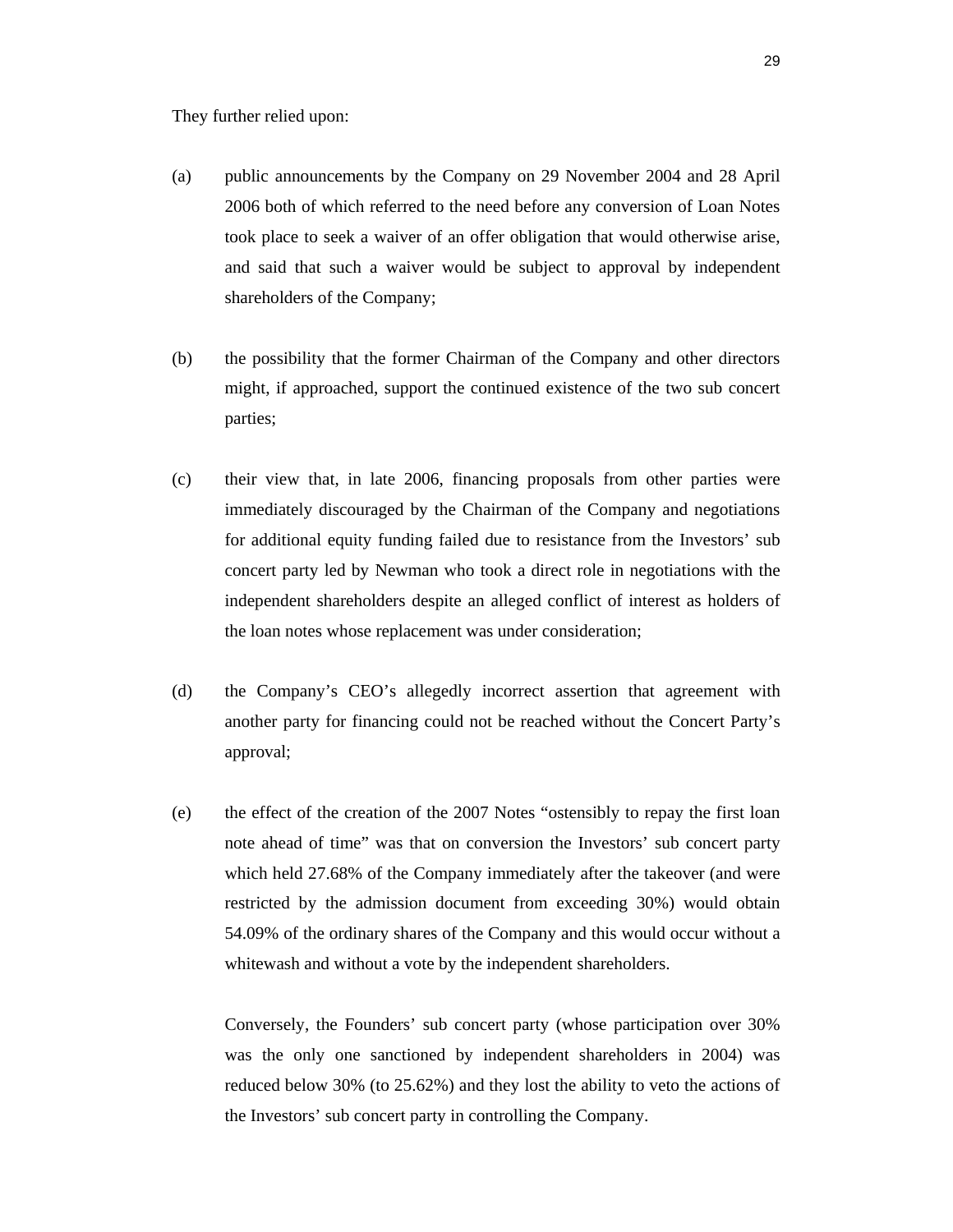Furthermore, in contrast to the position under the 2004 Notes, the Investors' sub concert party held more than 75% of the 2007 Notes and thus effectively controlled them;

- (f) the announcement of the creation of the 2007 Notes whilst acknowledging that the issue would be heavily dilutive to existing shareholders made no reference to either of the sub concert parties, or the "embargoes" on them, despite previous announcements recognising the embargoes, and investors' reliance on their existence;
- (g) the identity of the Investors' sub concert party remained in 2007 substantially the same as it was in 2004. There were only minor changes;
- (h) whilst accepting the fact that in the uptake of the 2007 Notes the Investors' sub concert party acted alongside the Founders to a greater or lesser extent, it was irrational to conclude that a tendency to act in concert with other sub concert parties destroyed the concept or identity of the Investors' sub concert party itself with the effect of depriving investors of their Rule 9 protection.

The Appellants argued, in short, that the effect of the issue of the 2007 Notes, and the subsequent conversion of those Notes into equity without a whitewash, was to trigger an offer obligation on the part of the Investors' sub group. In addition to relying, as it did throughout, on General Principle 1, the Appellants submitted that Note 4 on Rule 9.1 should be interpreted so that the reference to a single member included reference to a group of members, that the Investors' sub concert party was such a group, and that as such it remained distinct from the Founders' sub concert party. There had thus been a shift in the balance of power within the Concert Party. Having previously been controlled by the Founders, it was now controlled by the Investors led by Newman.

In support of the last point, it noted the number of investors who had been introduced by Newman.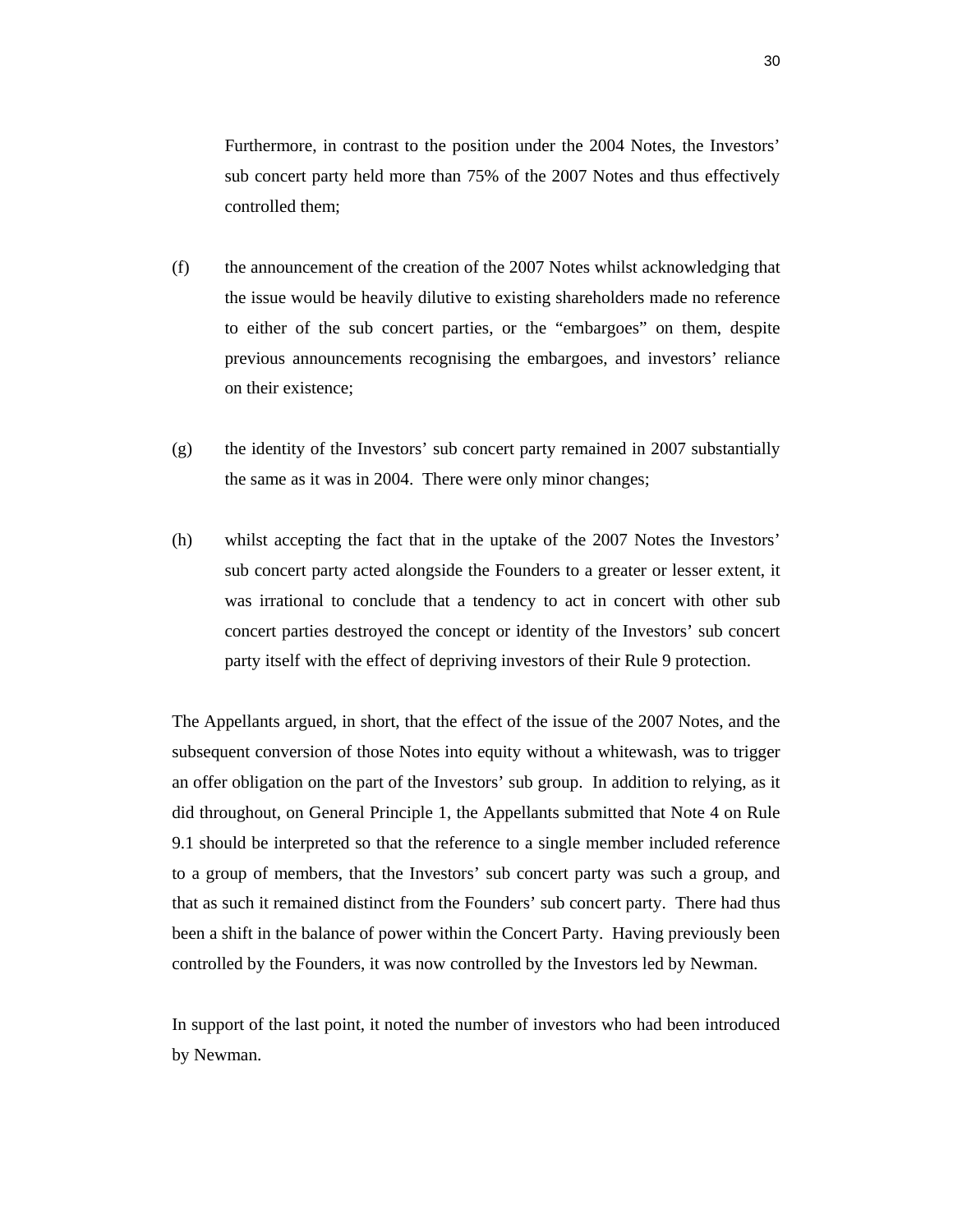### 5. **THE COMMITTEE'S CONCLUSIONS**

5.1 Whilst recognising that the concept of sub concert parties is not explicitly found in the Code, the Committee considers that the Executive was right for the reasons it has explained to adopt in 2004, for the protection of shareholders, a prudent approach and to rule as it did. The effect of that ruling was that the minority shareholders were protected against the possibility that either the Concert Party or separate groups with different backgrounds within it might cross a Rule 9 threshold.

5.2 Both the Code (the first sentence of Note 4 on Rule 9.1) and common sense confirm, however, that circumstances may change at any time. The Executive supported by the Company and the Concert Party says that that has happened here; and it is to be noted that the Company's submissions were said to have the support of those of its directors who are independent of the Concert Party.

5.3 For the reasons given by the Executive, together with the supplementary evidence from the Concert Party, the Committee considers that the Executive was right to rule in January 2007 as it did and following its review to confirm that ruling in June 2007. In short, the evidence demonstrated that, by that time and indeed well before then, it was no longer appropriate to treat the members of the Concert Party as two separate groups. They had become, spoke and acted as one.

5.4 Hagerty has suggested that for various reasons it was irrational and capricious for the Executive to reach its conclusion. The Committee cannot agree. The announcements by the Company in 2004 proposing the whitewash and dealing with the issue of the Loan Notes simply reflected the Executive's ruling earlier that year. The Company's announcement in April 2006 dealing with the deferment of the right to convert under the 2004 Notes was not the subject of any prior discussion with the Executive (as in the Committee's view it should have been), nor was the Executive aware of it. An assumption by the Company or its advisers that the Executive's view remained the same as it had been in August 2004 (see paragraph 3.5 above) cannot reasonably be regarded as precluding the Executive from ruling on the facts as it found them to be when consulted in 2007.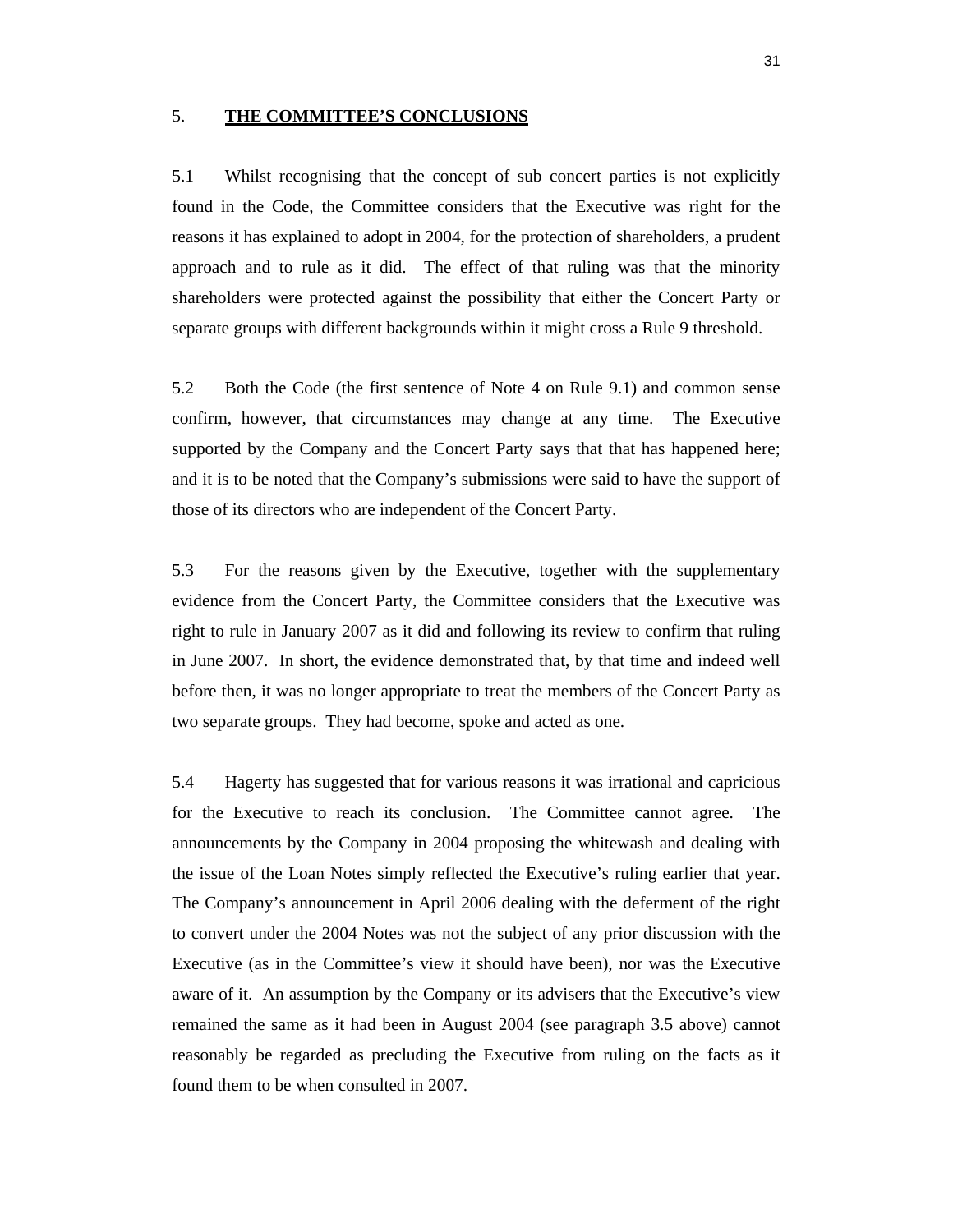5.5 Hagerty also submitted that the final sentence of the penultimate paragraph of Note 4 on Rule 9.1 (commencing "However, subject to…") (see paragraph 2.4 above) was triggered by a change in the balance of shareholdings which after the conversion of the 2007 Notes led to members of the former Investors' sub concert party increasing their aggregate shareholding beyond a Rule 9 threshold.

5.6 There are significant difficulties with this argument. This sentence does enable the Panel to exercise a judgment (after taking account of various factors) as to whether to require a mandatory offer. But the Note says that this may only happen if "the acquisition by a single member of the group of an interest in shares" increases his interest in shares carrying voting rights to 30% or more or, if he is already interested in 30% or more, increases the percentage of shares carrying voting rights in which he is interested.

5.7 Even though no single member of the Investors' sub concert party increased his interest in shares beyond either of these thresholds, Hagerty suggests that that does not defeat his argument because a single member should be interpreted as extending to a group of members, and by aggregating Newman's shares with the investors introduced by him, the Rule 9 thresholds can be regarded as breached.

5.8 The Committee cannot accept this argument. It sees no reason to extend the meaning of this very plain phrase. However, even if this argument were accepted, in the Committee's view it leads nowhere, since the effect of it would be to reinstate the separate existence of the Investors' sub group distinct from the other members of the Concert Party, and to do so in spite of the compelling reasons to the contrary already accepted by the Committee. The conclusion that the previous sub concert parties have now become a single concert party, and the absence of any sufficient evidence that control of that concert party has moved, confirm the Committee's view that Hagerty's argument is not tenable.

5.9 Since the Committee has concluded that the Executive's view expressed in the 2007 ruling is correct, it follows that there has been no breach of the Code and